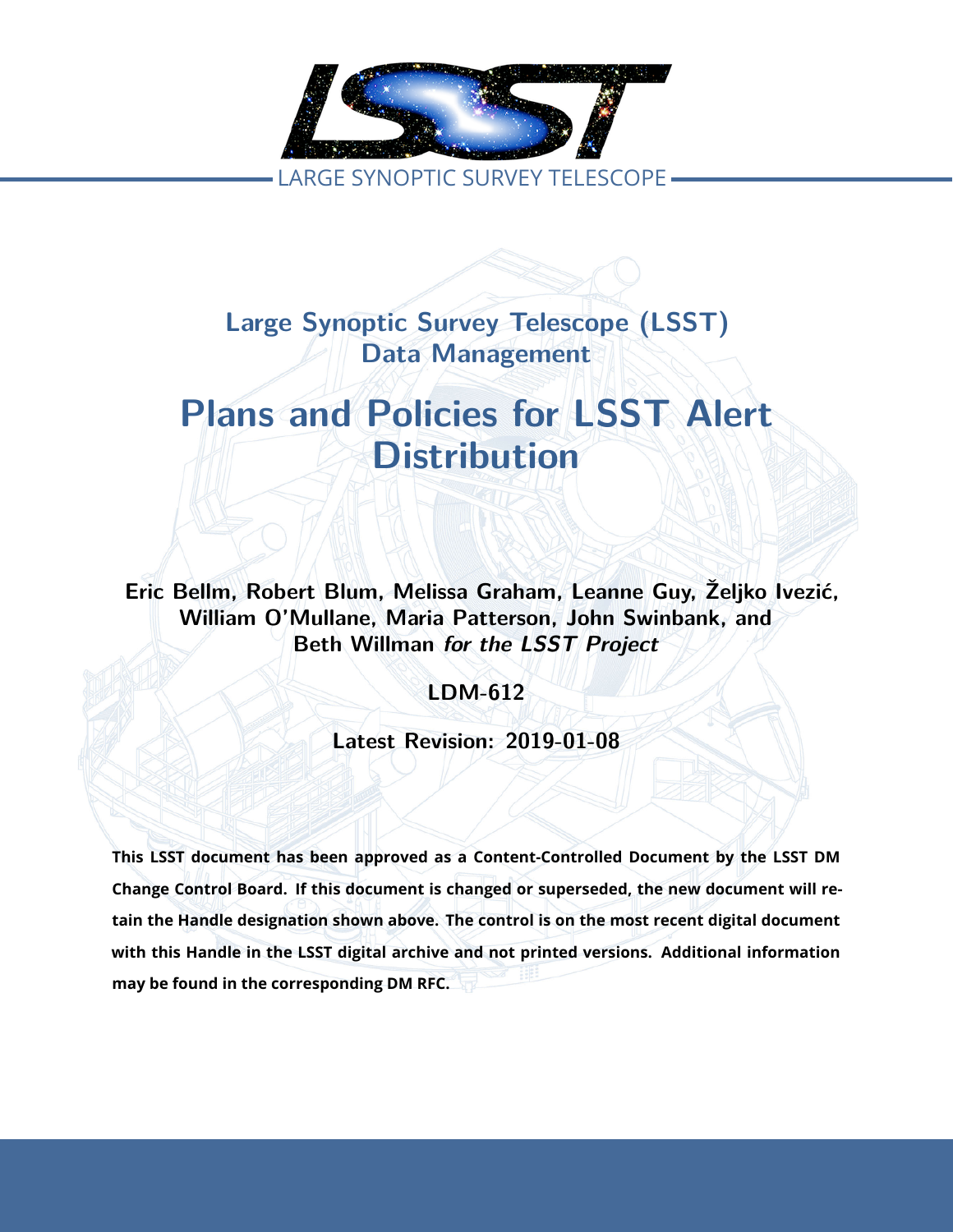

### **Abstract**

A major product of the nightly processing of LSST images is a world-public stream of alerts from transient, variable, and moving sources. Science users will access these alerts through community brokers or through a simple filtering service provided by LSST. This document provides a guide to the plans and policies for the alert distribution system to aid science users, broker developers, funding agencies, and LSST Project personnel. It describes the components of the alert distribution system and the data rights required to access specific scientific products. It provides guidelines for organizations developing community brokers and describes the planned capabilities of the LSST simple alert filtering service and Science Platform to aid science users in planning for LSST science.

**The contents of this document are subject to configuration control by the LSST DM Change Control Board.**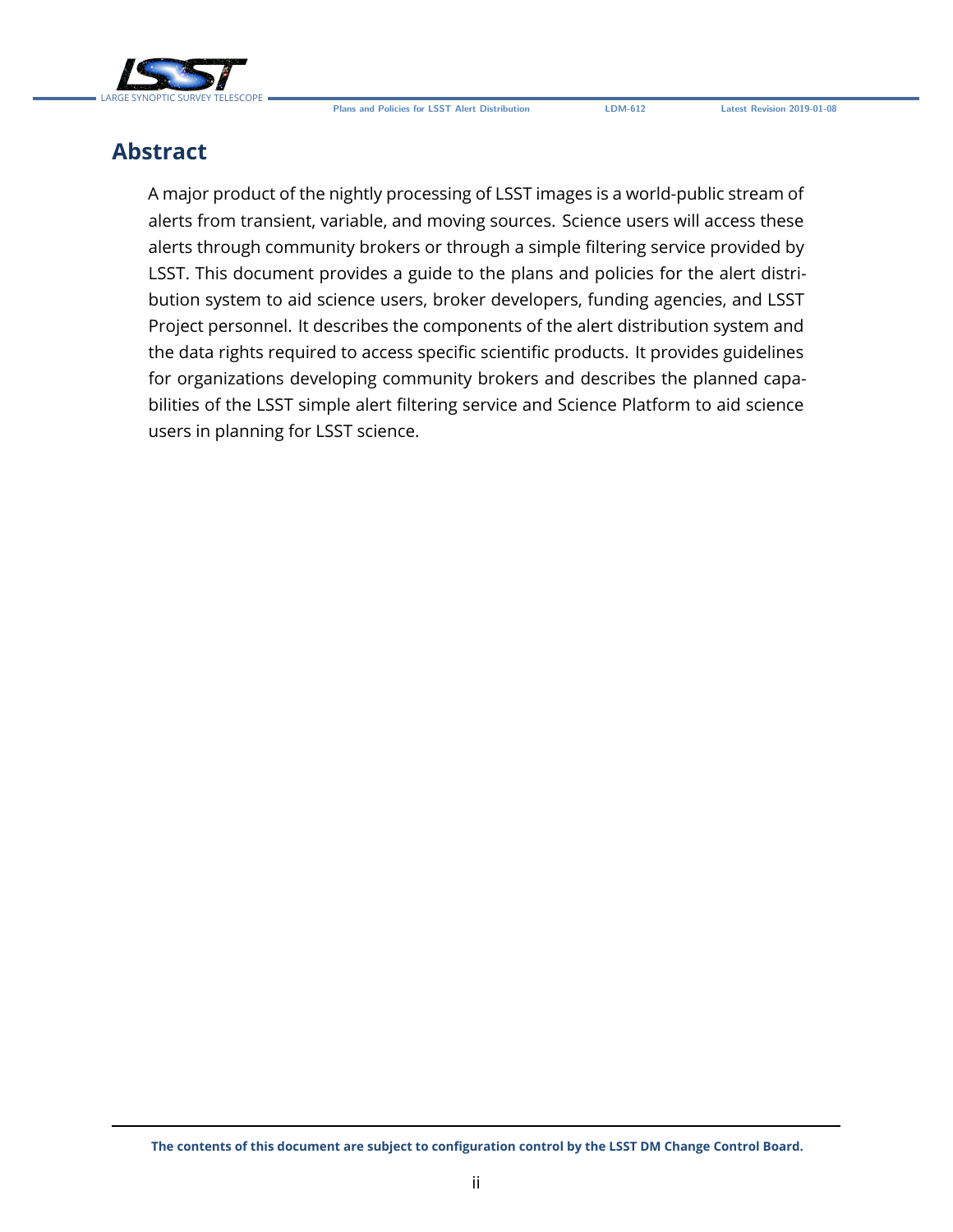

### **Change Record**

| <b>Version</b> | Date       | <b>Description</b>    | Owner name                |
|----------------|------------|-----------------------|---------------------------|
|                | 2018-12-26 | Initial draft version | Eric Bellm                |
| 1.0            | 2019-01-08 | Approved in RFC-556.  | Approver:<br>W. O'Mullane |

*Document curator:* E. Bellm

*Document source location:* <https://github.com/lsst/LDM-612> *Version from source repository:* 65beb54

**The contents of this document are subject to configuration control by the LSST DM Change Control Board.**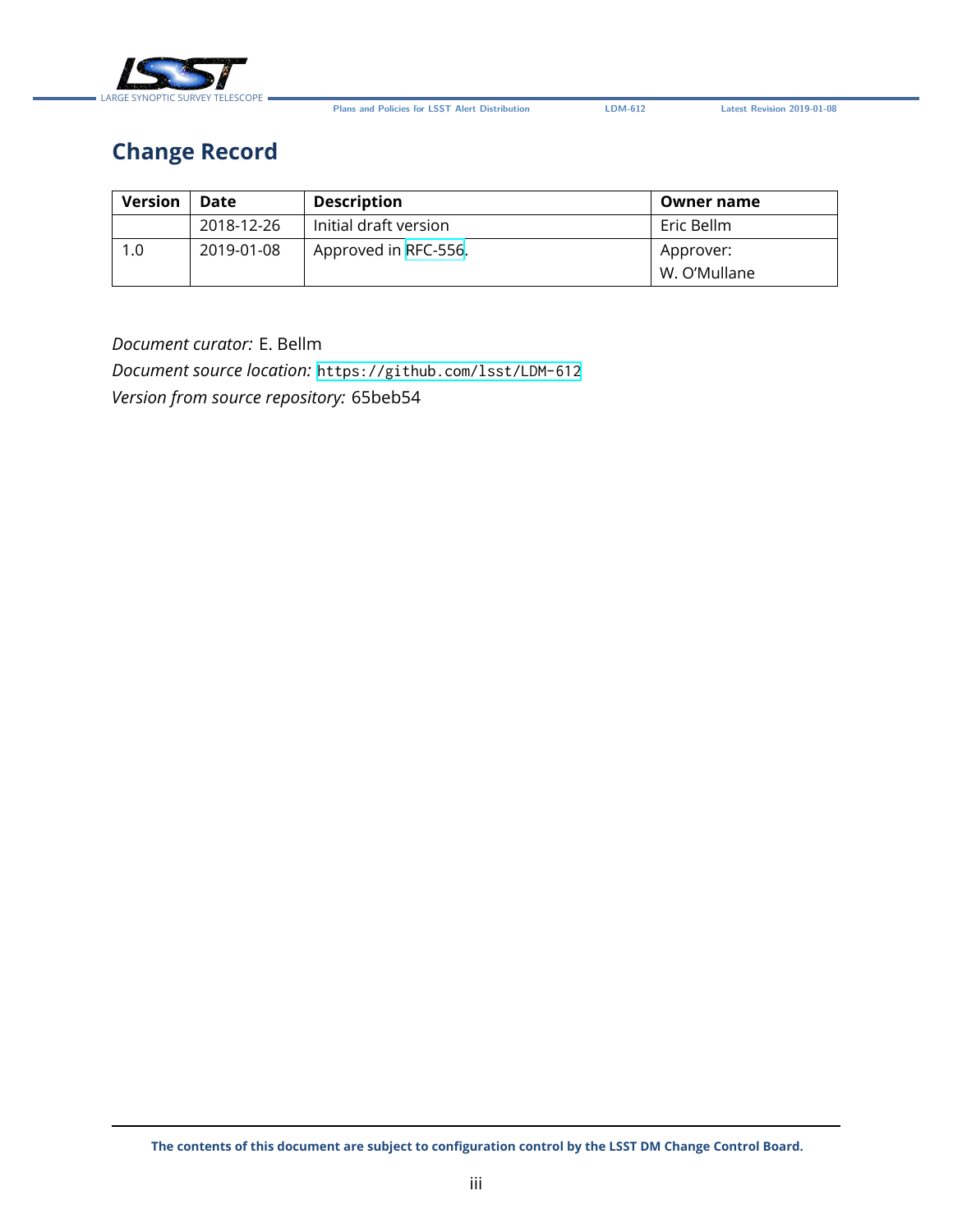

### **Contents**

|     | 1 Introduction                                                      | 1              |
|-----|---------------------------------------------------------------------|----------------|
|     | 2 Components and Capabilities of the LSST Alert Distribution System | 3              |
| 2.1 |                                                                     | 3              |
|     |                                                                     | 3              |
|     | 2.1.2 The LSST Data Facility and Data Access Centers                | 3              |
| 2.2 |                                                                     | 3              |
|     |                                                                     | $\overline{4}$ |
|     |                                                                     | 5              |
|     |                                                                     | 5              |
|     |                                                                     | 6              |
|     |                                                                     | 6              |
|     |                                                                     | $\overline{7}$ |
| 2.3 |                                                                     | 7              |
|     |                                                                     | 7              |
|     |                                                                     | 8              |
|     |                                                                     | 8              |
|     |                                                                     | 8              |
|     |                                                                     | 8              |
|     | 3 Data Rights to Alert Stream Components                            | 9              |
|     |                                                                     |                |
|     | <b>4 Guidelines for Community Brokers</b>                           | 10             |
| 4.1 |                                                                     | 10             |
| 4.2 |                                                                     | 10             |
| 4.3 |                                                                     | 11             |
| 4.4 |                                                                     | 11             |
| 4.5 |                                                                     | 12             |
| 4.6 |                                                                     | 12             |
|     |                                                                     | 13             |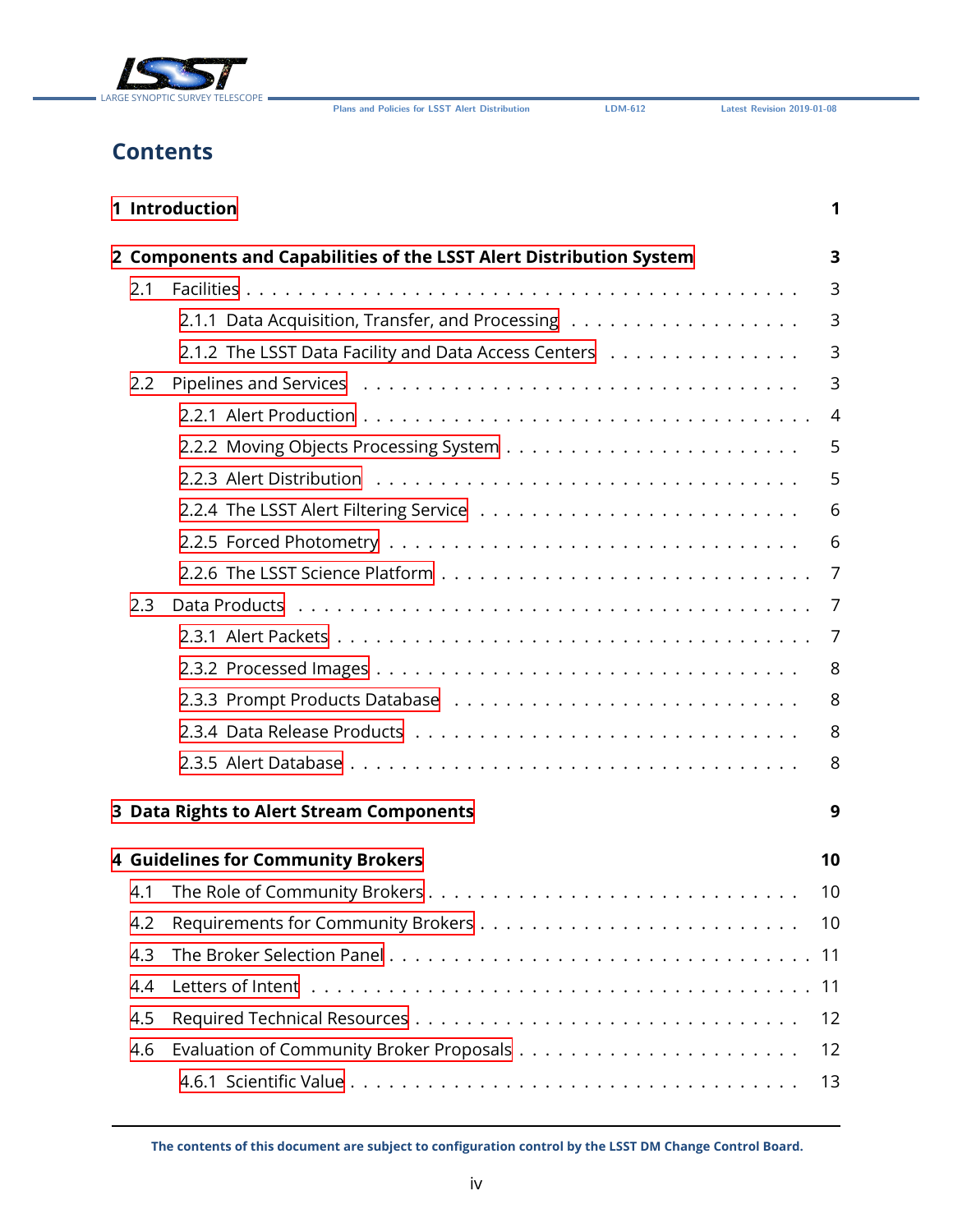

|     | 4.6.4 Integration with the Time-Domain Ecosystem 13 |  |
|-----|-----------------------------------------------------|--|
|     |                                                     |  |
|     |                                                     |  |
|     |                                                     |  |
| 4.7 |                                                     |  |
| 4.8 |                                                     |  |
|     |                                                     |  |
|     |                                                     |  |
|     |                                                     |  |
|     |                                                     |  |

### **[5 Acronyms](#page-21-0) 17**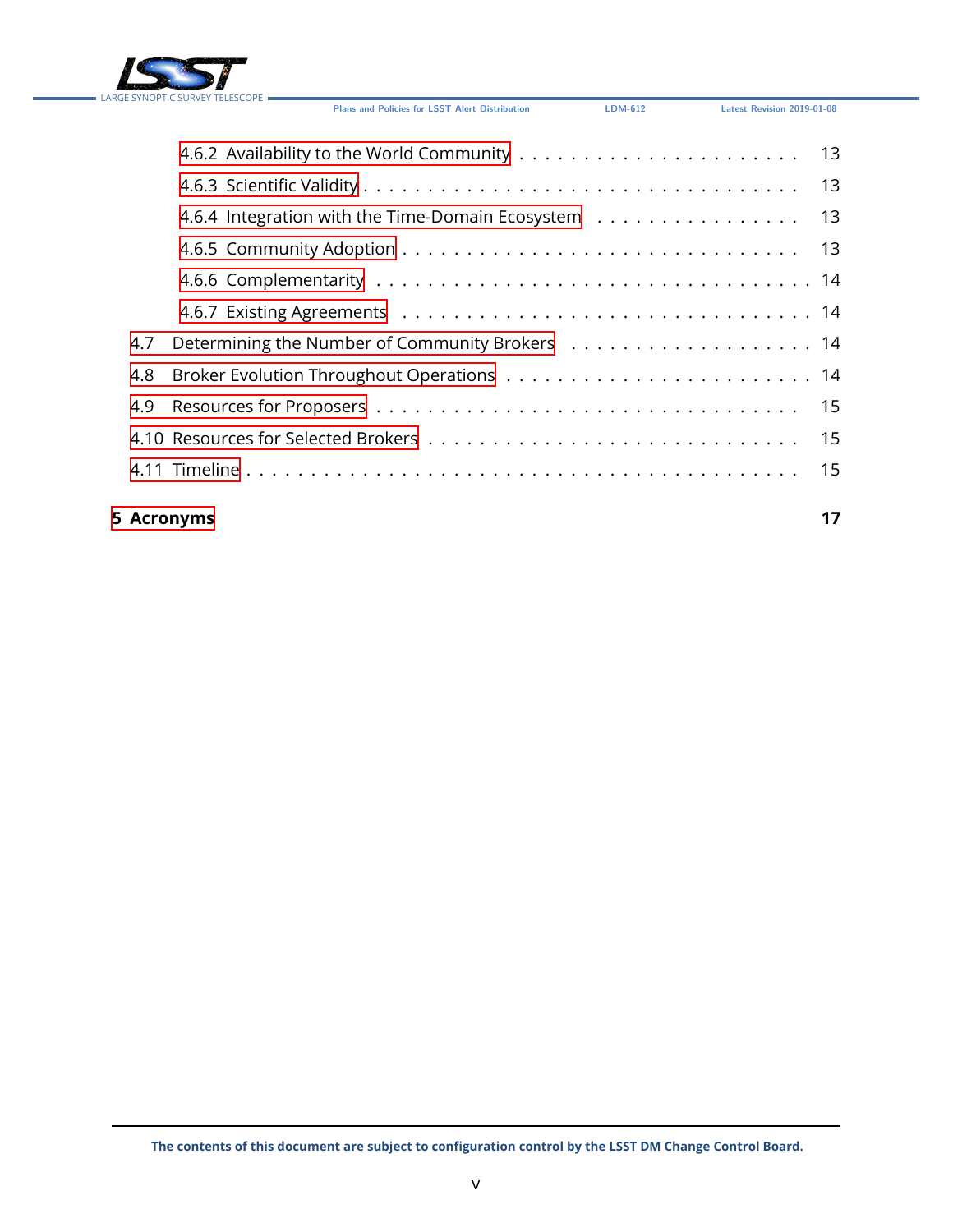### **Plans and Policies for LSST Alert Distribution**

### <span id="page-5-0"></span>**1 Introduction**

LSST will discover large numbers of astrophysical objects that move across the sky, change in brightness, or appear as transients. Because of their intrinsic temporal variability, full scientific exploitation of many classes of these events requires rapid discovery and additional follow-up observations. Accordingly, LSST's real-time Prompt Processing pipelines will identify such detections using image differencing and report them using world-public *alerts* issued within 60 seconds of the shutter closure after each visit.

These alert packets will contain not only the information about the most recent detection but also a historical lightcurve, cutout images, timeseries features, and other contextual information. A science user will be able to use the contents of a single LSST alert packet to make a decision that is both rapid and informed about whether the event is relevant to their scientific goals. LSST expects to produce up to about ten million of these alerts nightly $^{\rm 1}.$  $^{\rm 1}.$  $^{\rm 1}.$  The resulting *alert stream* will be large—more than 1 TB nightly—but will contain all classes of astrophysical events, from the youngest supernovae to the most distant RR Lyrae to the slowest-moving Trans-Neptunian Objects to the most unexpected new phenomena. The task for the scientist is to identify the small subset of events of interest in the larger alert stream.

To do so, astronomers will rely on third party *community brokers*, software systems that receive the full LSST alert stream and provide additional information to refine the selection of events of interest. LSST will also provide an alert filtering service with more limited capability and capacity.

Community brokers may crossmatch the LSST stream to multiwavelength catalogs, join LSST alerts with those from other surveys, provide machine-learned classifications of events, and/or offer user filters to winnow the stream. LSST will itself offer an alert filtering service that will apply user-supplied filters to the alert stream. Individual scientists may receive alerts through one or more of these services.

The large volume of the alert stream and the finite bandwidth from the LSST Data Facility

<span id="page-5-1"></span><sup>&</sup>lt;sup>1</sup>The LSST alert stream will contain essentially all DIASources detected at  $5\sigma$  in the difference image, including a currently unknown fraction of artifacts. LSST will provide a threshold that may be used to filter transients in the alert stream to 90% completeness and 95% purity at  $6\sigma$  [\[LSE-30](#page-21-1)], so less than 5% of alerts filtered in this manner will be artifacts. By varying the cutoff spuriousness value users may adopt other tradeoffs between completeness and purity as well.

**The contents of this document are subject to configuration control by the LSST DM Change Control Board.**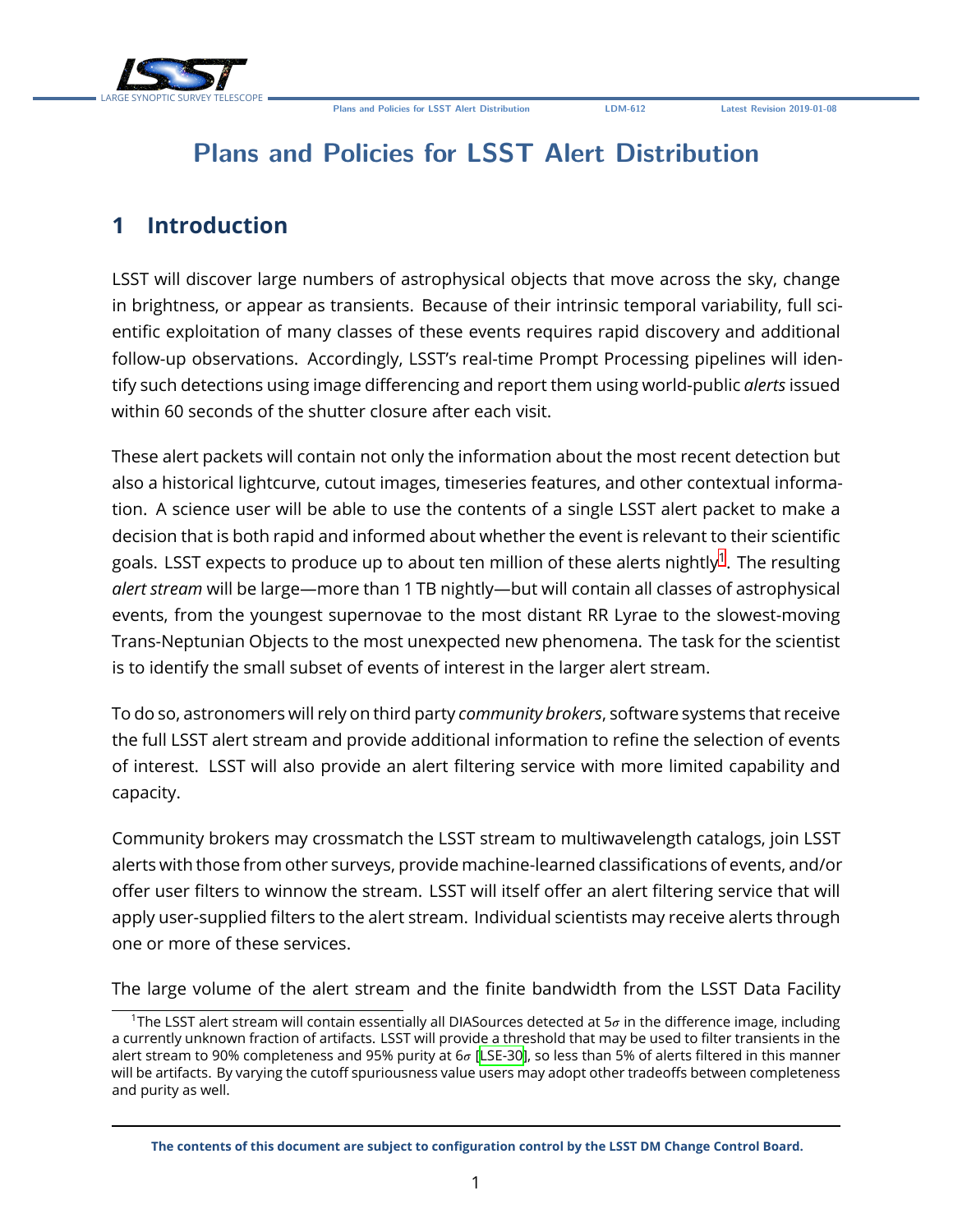

necessitate a proposal process to select community brokers that will receive the full stream. This document outlines the process, criteria, and timeline by which LSST will choose community brokers. To provide context, we also summarize the major features of the LSST Alert Production systems as well as relevant data rights concerns.

Throughout the document, we provide references to the formal LSST requirements and design documents as an aid to the interested reader.

**The contents of this document are subject to configuration control by the LSST DM Change Control Board.**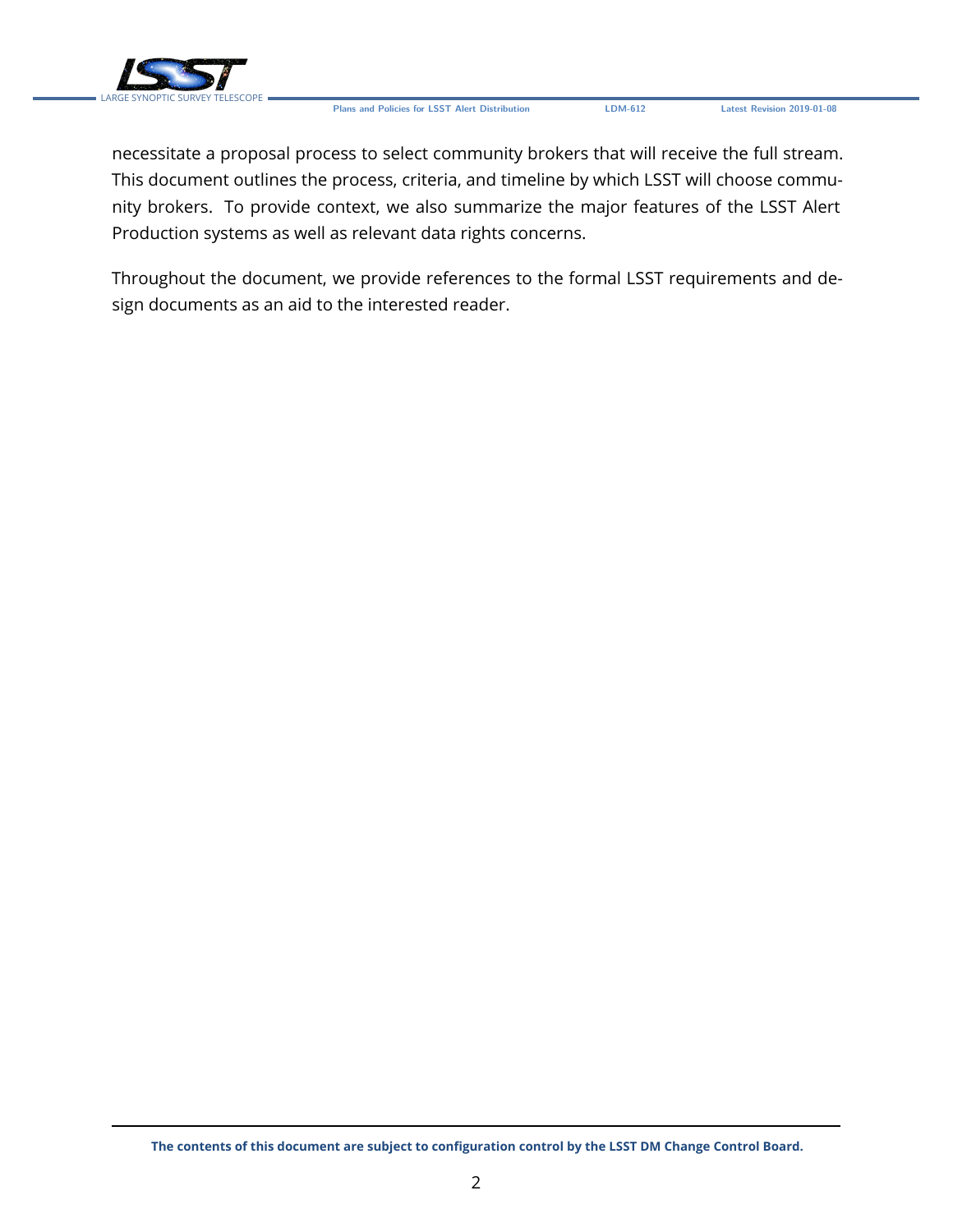



## <span id="page-7-0"></span>**2 Components and Capabilities of the LSST Alert Distribution System**

In this section we provide a high-level overview of the LSST Alert Production process to provide background for science users of LSST alerts.

### <span id="page-7-2"></span><span id="page-7-1"></span>**2.1 Facilities**

### **2.1.1 Data Acquisition, Transfer, and Processing**

LSST will survey the sky repeatedly using standard or alternative standard visits (currently baselined as  $2 \times 15$  second exposures in a single band or a single 30 second exposure, respectively). Immediately after the camera shutter closes, the images will be transferred via fiber networks to the LSST Data Facility (LDF; [§2.1.2\)](#page-7-3) at the National Center for Supercomputing Applications (NCSA) in Illinois. All subsequent data processing leading to alerts occurs in the LDF.

### <span id="page-7-3"></span>**2.1.2 The LSST Data Facility and Data Access Centers**

[LDM-230](#page-22-0) describes the concept of operations for the LSST Data Facility. The LDF hosts a variety of computational services, including the Prompt Processing services that run the Alert Production pipelines (§[2.2.1](#page-7-5)) and the Batch Production services that run the annual Data Release Processing (§[2.3.4](#page-12-2)). All Prompt Processing and Alert Production runs at the LDF; Data Release Processing is split between the LDF and the CC-IN2P3 in France. The LDF also hosts a Data Access Center (DAC) that provides access to proprietary data products (§[3](#page-13-0)) through the LSST Science Platform (§[2.2.6](#page-11-0)). The LDF also hosts the alert stream feeds to community brokers (§[2.2.3](#page-9-0)).

An additional DAC will be located in Chile. Its capabilities are described in [LDM-572](#page-22-1). It will host a copy of the raw data and processed data products and run a version of the Science Platform.

### <span id="page-7-5"></span><span id="page-7-4"></span>**2.2 Pipelines and Services**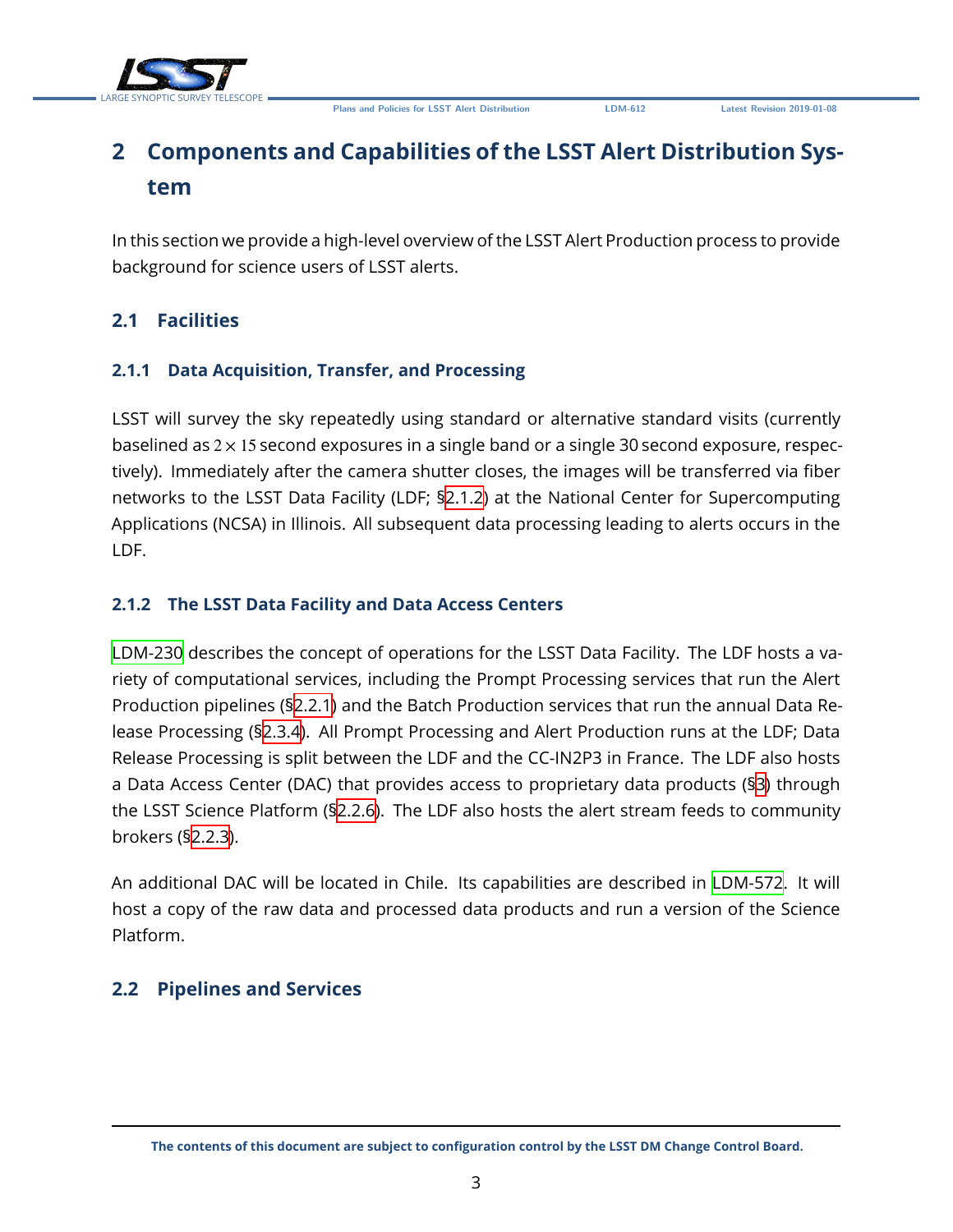



#### **2.2.1 Alert Production**

LSST Data Management (DM) Alert Production (AP) processes data during the night and generates alerts. It is described in [LSE-163](#page-22-2), with detailed descriptions of its constituent pipelines and algorithmic components provided in [LDM-151](#page-22-3). The basic modules include single-frame image processing (e.g., instrument signature removal, photometric and astrometric calibration), difference image analysis (DIA; the subtraction of a coadded template image constructed from the most recent Data Release from the new visit image), and source detection, association, and measurement[[LSE-163\]](#page-22-2). AP will process all standard and alternative standard visits, whether obtained as part of the main wide-fast-deep survey or a Special Program [\[DMTN-065](#page-22-4)] and generate alerts within the required 60 seconds after the shutter closes (DMS-REQ-0004, [LSE-61\)](#page-22-5)<sup>[2](#page-8-1)</sup>. Due to the need for Data Release Production-derived templates, Alert Production cannot run at full scale and full fidelity during commissioning nor the first year of operations. LSST DM is currently investigating options for Alert Production in year one.

All sources in a difference image that have a signal-to-noise ratio  $SNR > 5$  in positive or negative flux are considered "detected" DIASources, are incorporated into the DIASource catalog, and will cause an alert to be issued $^3$  $^3$ . Additionally some  $SNR < 5$  sources will be kept for diagnostic purposes, but will not lead to alerts. Source association and measurement occurs prior to alert generation: every DIASource will have one unique match to a DIAObject (stationary object) or known Solar System Object SSObject (moving object; see Section [2.2.2](#page-8-0)). The stationary source association algorithms will be probabilistic and incorporate motion models for parallax and proper motion[[LDM-151](#page-22-3)]. If no association is possible a new DIAObject will be created. Source measurements including centroid, fluxes, shapes, and other characterization parameters (Table 1 of [LSE-163](#page-22-2)) are made, and the time-evolving parameters of the DIAObject such as the parallax, mean flux, and periodic/non-periodic light curve features, will be updated to include the new associated DIASource. At this point, the DIASource will be used to create an alert packet ([§2.3.1\)](#page-11-2), regardless of whether the DIASource is associated with a new DIAObject, a previously-existing DIAObject, or an SSObject.

<span id="page-8-1"></span><span id="page-8-0"></span> $2$  AP may also be able to process non-standard visits with longer or shorter exposure times provided that, e.g., the visit image can be successfully PSF-matched and differenced with a template image. Alert generation in crowded fields may produce more than the maximum of 10,000 alerts per visit required to be supported by DM; alert generation in this circumstance is still under study.

<span id="page-8-2"></span><sup>&</sup>lt;sup>3</sup> There may be exceptions to this rule, such as the following two examples. (1) Sources with  $SNR > 5$  that have a *"high probability of being instrumental non-astrophysical artifacts"* [[LSE-163](#page-22-2)], potentially as determined by a to-bedeveloped spuriousness or real/bogus classifier[[LDM-151](#page-22-3)], may not produce alerts. The limit on false positives is set by the requirement that the alert stream be 90% complete at 95% purity for DIASources of SNR = 6 [LSE-61](#page-22-5). (2) Sources with  $SNR < 5$  that meet other to-be-determined criteria, such as the likelihood of being a potentially hazardous asteroid, could produce alerts.

**The contents of this document are subject to configuration control by the LSST DM Change Control Board.**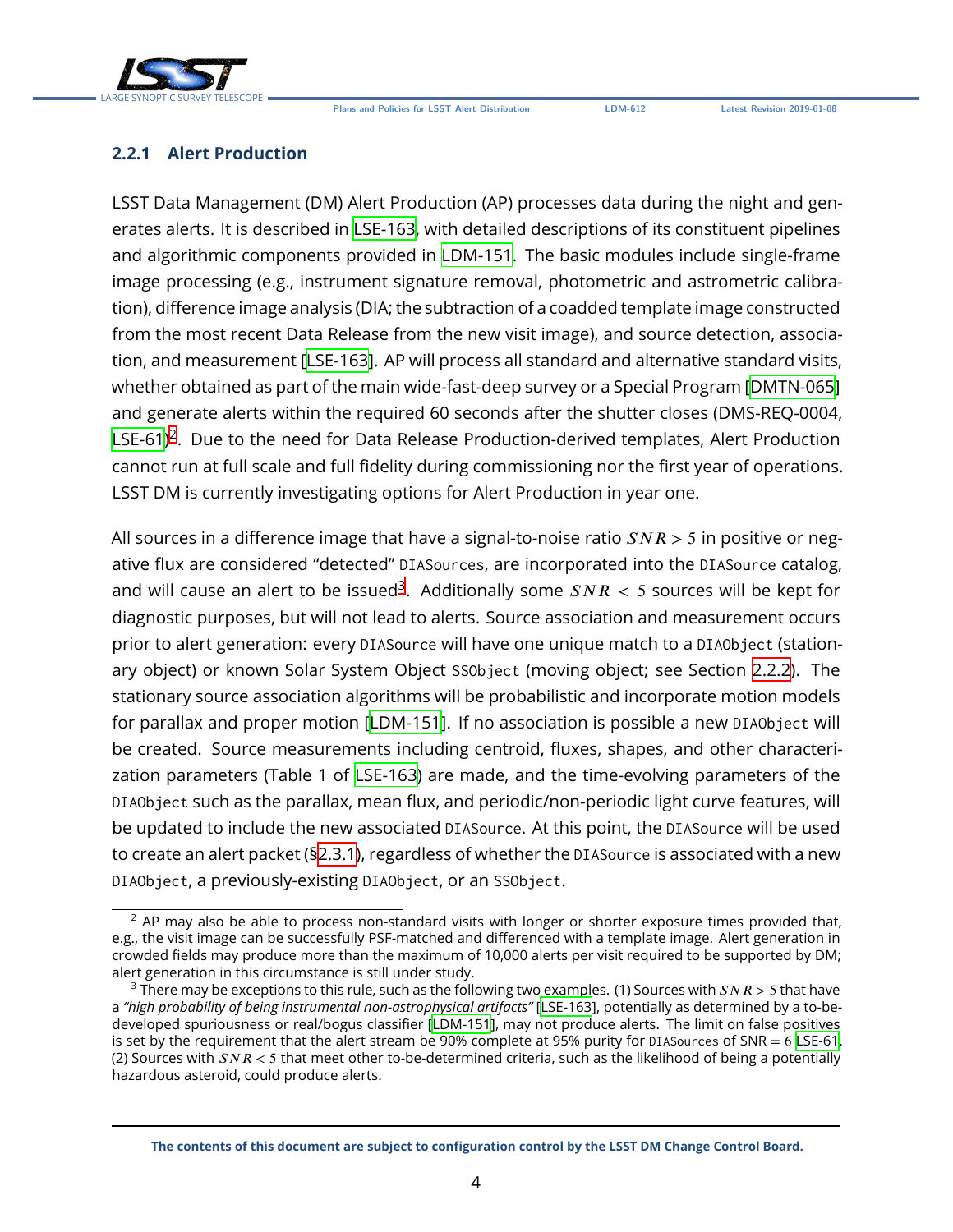

#### **2.2.2 Moving Objects Processing System**

After the completion of a night of observing, the LSST Moving Objects Processing System (MOPS; [LDM-156](#page-22-6)) will attempt to identify *new* SSObjects using the updated Prompt Products Database ([§2.3.3\)](#page-12-1). MOPS algorithms form tracklets from pairs of single-apparition DIASources taken during one night, generate tracks between nights, and fit orbits to identify and characterize moving objects. Newly identified moving objects are added to the SSObject catalog. MOPS will interface with the Minor Planets Center (MPC) and will ingest all previously known or externally identified moving objects into the SSObjects catalog, and use MPC astrometry in the orbital parameter fits. Users interested in newly-discovered asteroids will need to query the SSObject catalog or the MPC to identify them. The first time a new SSObject is discovered, MOPS will associate past DIAsources with the new SSObject as far back as is practical from the accuracy of the orbit. However, revised alerts will not be issued. Future LSST detections of the new SSObject will produce alerts attributed to the SSObject.

#### <span id="page-9-0"></span>**2.2.3 Alert Distribution**

Alert packets ([§2.3.1\)](#page-11-2) will be queued for distribution to community brokers ([§4](#page-14-0)) and the LSST alert filtering service ([§2.2.4\)](#page-10-0). LSST is prototyping a bulk transport system built on the opensource distributed queue system Apache Kafka $^4$  $^4$ , with Apache Avro $^5$  $^5$  used as a binary serialization format. Initial tests indicate that this system performs effectively at the required scale [[DMTN-028\]](#page-22-7).

An allocation of 10 Gbps is baselined for alert stream transfer from the LDF, with an estimated packet size of 82 KB and up to 10,000 alerts per visit. Due to the finite bandwidth out of the LDF, only a limited number of selected community brokers can receive the full alert stream. It will not be possible for individual science users to subscribe directly to the full LSST alert stream. Rather, science users may access LSST alerts through a community broker, or through the alert filtering service (§[2.2.4](#page-10-0)) if they have data access rights ([§3\)](#page-13-0). For illustration, based on these numbers up to 7 brokers could receive the full stream if 5 seconds is budgeted for outbound data transfer. The eventual number of selected community brokers (§[4.7](#page-18-1)) is still to be determined, as it depends on several quantities including available network capacity, packet size, number of alerts per visit, and the rate of alert distribution. The broker selection process described in [§4](#page-14-0) is most appropriate for the current estimate. If only one or two full streams could be supported more explicit requirements on the selected brokers would be

<span id="page-9-1"></span><sup>4</sup> <http://kafka.apache.org/>

<span id="page-9-2"></span><sup>5</sup> <http://avro.apache.org/>

**The contents of this document are subject to configuration control by the LSST DM Change Control Board.**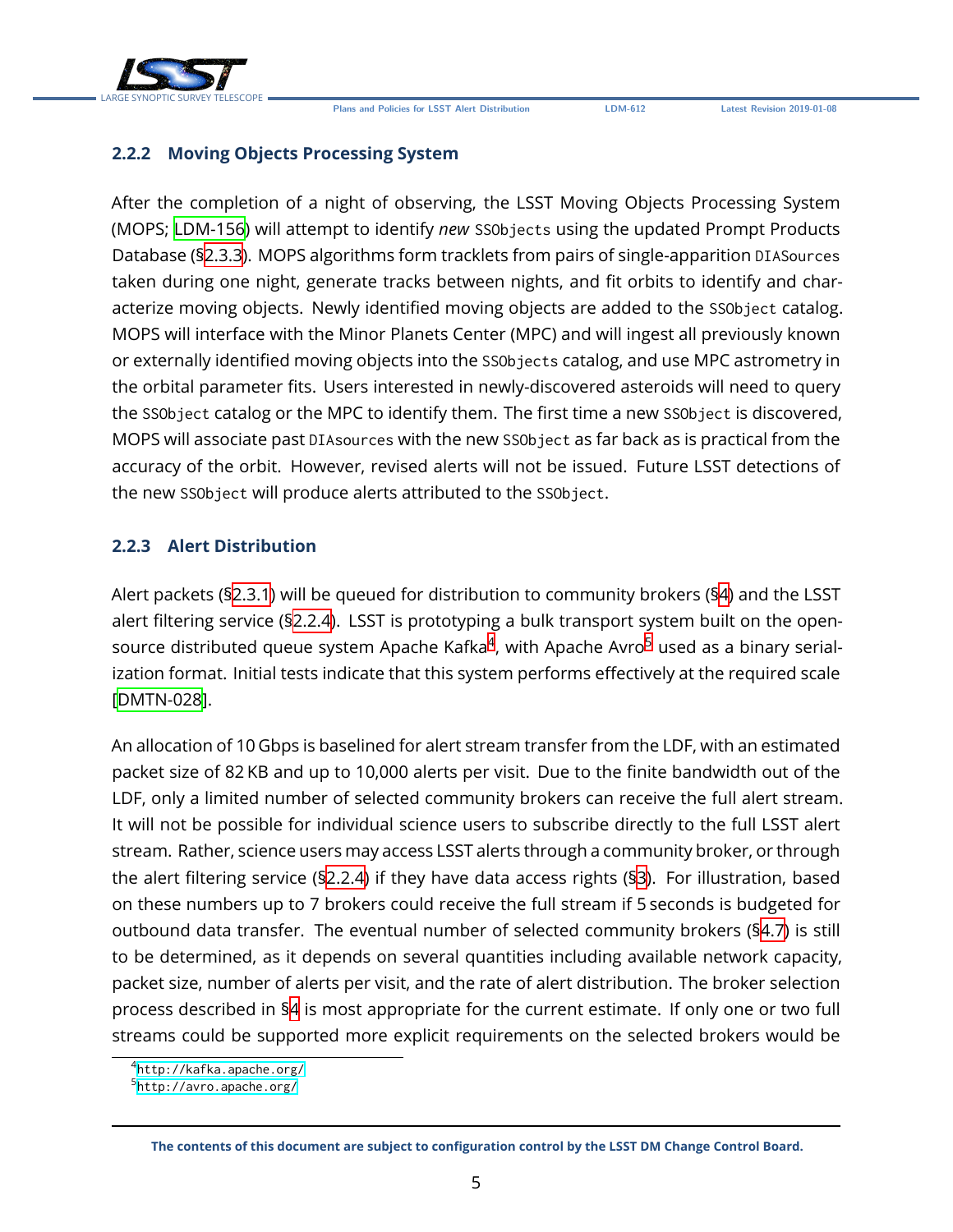

needed; if tens of full streams could be supported a simpler selection process could be used.

### <span id="page-10-0"></span>**2.2.4 The LSST Alert Filtering Service**

The LSST alert filtering service provides a means of real-time access to a subset of the alert stream. Using the Science Platform ([§2.2.6\)](#page-11-0), users can upload simple filters (filters which only use information within the alert packet) and receive on their own computer a real-time stream of alerts which pass their filter. This capability is expected to be useful for science cases requiring real-time notification that may be too specific to be well-served by community brokers. The alert filtering service is required to support a minimum of 100 simultaneous users; limits on resource usage and bandwidth (support for transmission of up to 20 full-sized alerts per visit per filter is required) will be imposed to maintain performance $^6$  $^6$ . If necessary, a TAC-like process may be used to allocate filtering service resources[[LSE-163\]](#page-22-2). The LSST alert filtering service will support a version of the <code>vo</code>E<code>vent</code> standard $^7$  $^7$  that is current at the time of <code>LSST</code> operations.

### <span id="page-10-1"></span>**2.2.5 Forced Photometry**

Measurements of DIAObjects that are below the  $SNR > 5$  threshold are available through "forced photometry": flux is measured at a previously-known position. Forced photometry is performed on difference images in two ways; neither contributes to alerts, but are available to users through the Science Platform. First, during the real-time difference image analysis, forced photometry is performed on every difference image at the locations of all previouslyknown DIAObjects detected in a past interval to be determined. The resulting measurements are stored in the Prompt Products Database ([§2.3.3\)](#page-12-1) and are queryable within 24 hours. Second, at the end of the night, "precovery" forced photometry will be performed for all *new* DIAObjects on every difference image from the past 30 days. These results are also stored in the Prompt Products database and will be available within 24 hours.

Additionally, a service shall be provided to users to obtain full-survey precovery for a limited number of user-specified DIAObjects, also within 24 hours (DMS-REQ-0341, [LSE-61\)](#page-22-5). This service will be made available through the Science Platform.

<span id="page-10-2"></span><sup>&</sup>lt;sup>6</sup> The requirement on the number of simultaneously connected users and number of passed alerts is largely driven by outbound bandwidth limitations from the DAC at NCSA. We are investigating approaches that would support larger numbers of active filters. Users with data rights that do not require real-time notification can also programatically query the Prompt Products Database to identify DIAObjects or SSObjects of interest without using the LSST alert filtering service.

<span id="page-10-3"></span><sup>7</sup> <http://www.ivoa.net/documents/VOEvent/>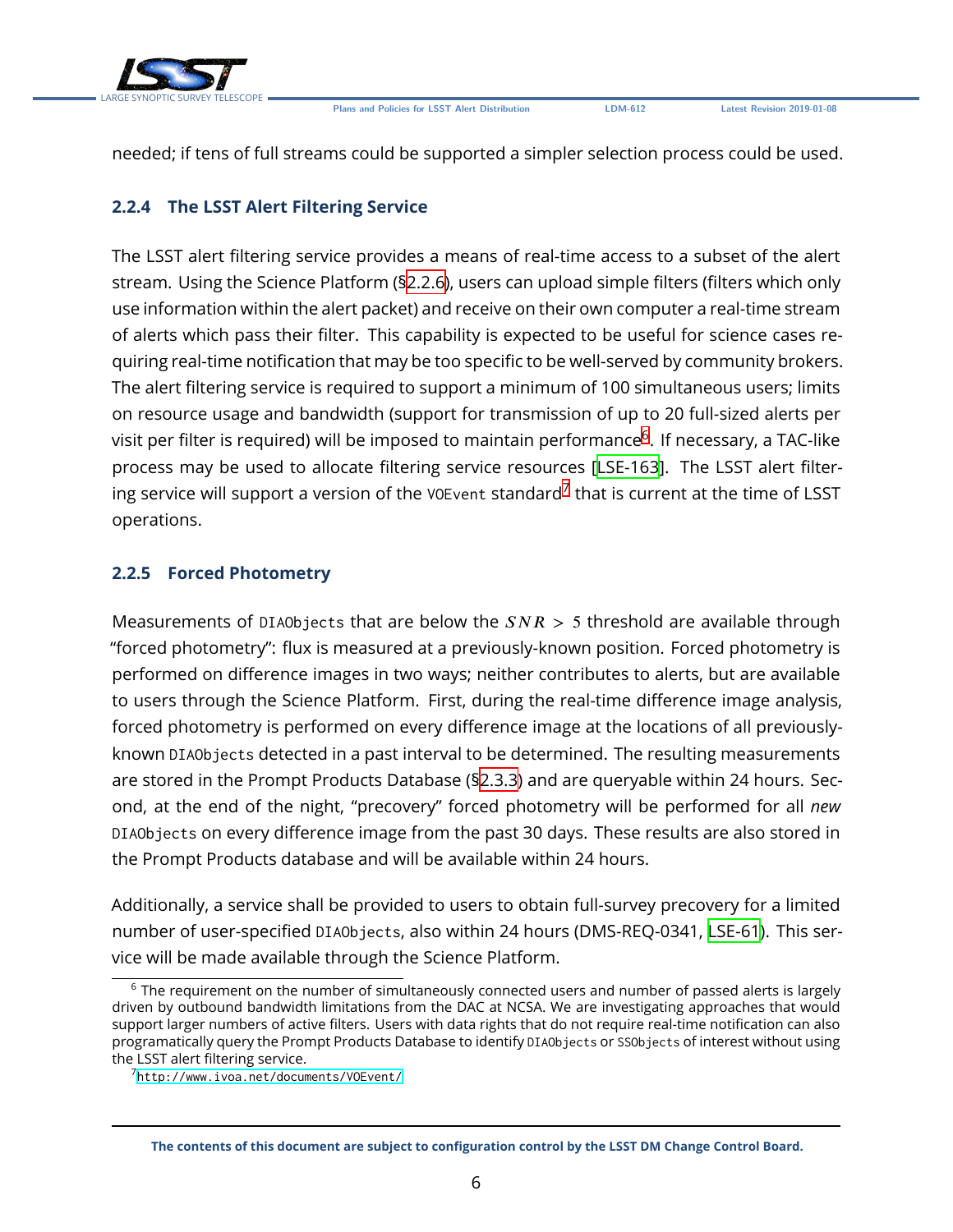

### <span id="page-11-0"></span>**2.2.6 The LSST Science Platform**

The LSST Science Platform (LSP) provides access to the proprietary data products (e.g., [§2.3.2–](#page-12-0) [2.3.5\)](#page-12-3) held in the DACs. The Science Platform is described in full in [LSE-319](#page-22-8) and [LDM-554](#page-22-9). It provides three means of accessing data: a web-based "Portal" for visual examination and querying of the LSST images and catalogs; an interactive "Notebook" environment with associated computing allocations for running code close to the data; and an Application Programming Interface (API) for programmatic access to LSST data using Virtual Observatory standards.

### <span id="page-11-2"></span><span id="page-11-1"></span>**2.3 Data Products**

#### **2.3.1 Alert Packets**

The contents of an Alert packet are fully described in Section 3.5.1 of [LSE-163.](#page-22-2) We reproduce the list of included data here:

- I. an ID uniquely identifying the Alert
- II. the prompt products database ID
- III. the database record of the DIASource that triggered the Alert, as well as the filterName and programId of the corresponding Visit
- IV. the entire associated DIAObject or SSObject record from the Prompt Products Database, which include a variety of variability metrics computed on the updated DIASource lightcurve.
- V. the previous 12 months of associated DIASource records from the Prompt Products Database
- VI. matching Object IDs from the latest Data Release, if they exist, and 12 months of their DIASource records
- VII. postage stamps of the difference image and template at the DIASource location

The full list of parameters that are measured and included in the DIASource and DIAObject records are provided in Tables 1 and 2 of [LSE-163,](#page-22-2) respectively. The only trigger for an Alert is the detection of a source in a difference image with  $SNR > 5$ . Thus, objects that are saturated in the visit or template image, or objects that are the same brightness in both the visit and template images will not generate an Alert. Imperfect subtractions may create artifacts with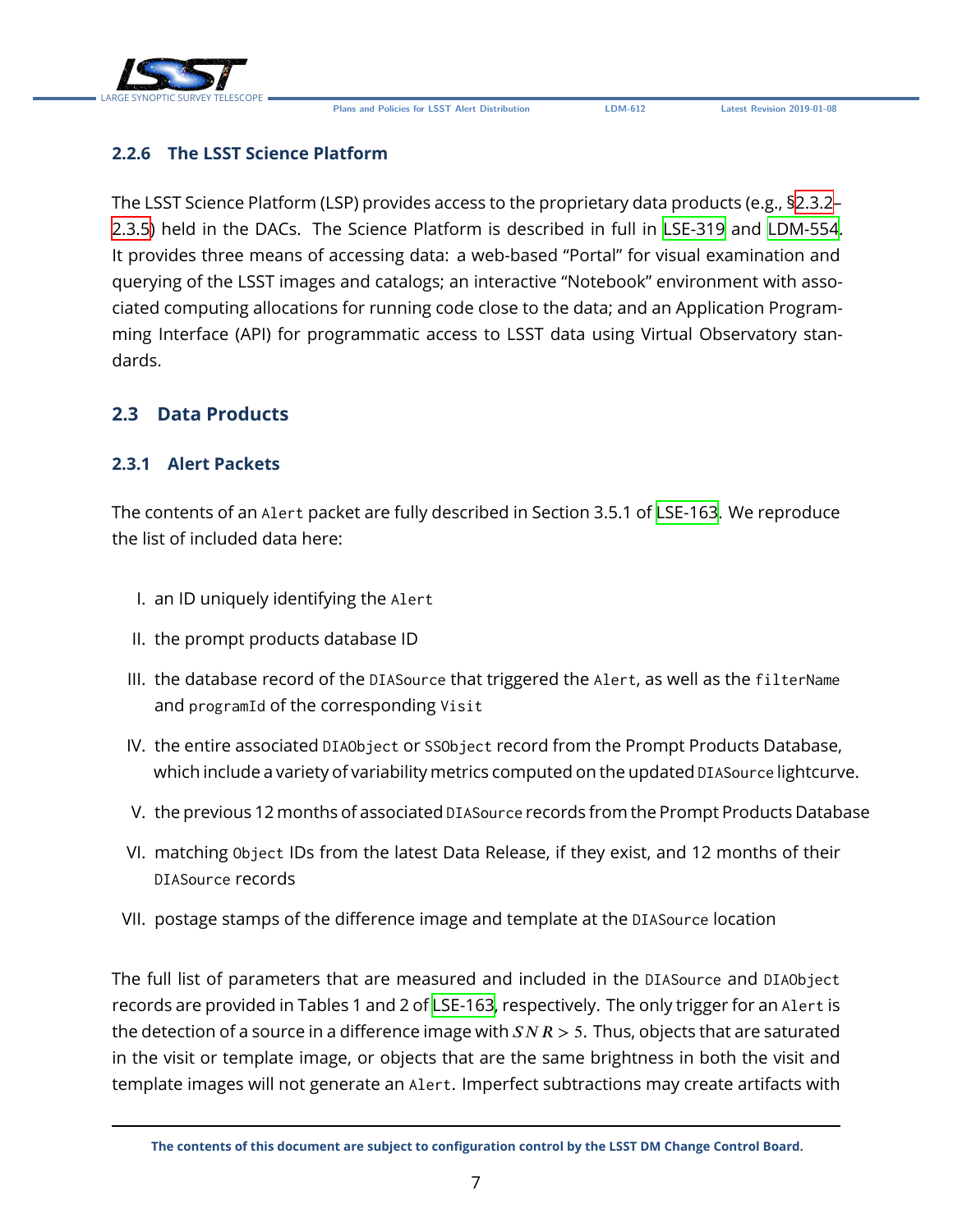

 $SNR > 5$ ; these will generally lead to an Alert, subject to overall capacity limits. A machinelearned spuriousness score will be provided for each DIASource triggering an Alert, so users may filter the stream for greater completeness or purity depending on their scientific needs. The spuriousness classifier is required to achieve 90% completeness and 95% purity at  $6\sigma$ [[LSE-30](#page-21-1)] at a threshold spuriousness value.

### <span id="page-12-0"></span>**2.3.2 Processed Images**

Processed visit images (PVIs) and difference images produced by the prompt processing pipeline will be available in the Science Platform to users with data rights within 24 hours. They are held on disk for 30 days to enable the precovery forced photometry service ([§2.2.5\)](#page-10-1). PVIs for older visits can be regenerated on-demand.

### <span id="page-12-1"></span>**2.3.3 Prompt Products Database**

The DIAObject, DIASource, and SSObject catalogs created by the Alert Generation pipelines are held in a Prompt Products Database along with the outputs of the Forced Photometry. This database is queryable through any of the aspects of the Science Platform.

### <span id="page-12-2"></span>**2.3.4 Data Release Products**

Annual<sup>[8](#page-12-4)</sup> releases of all the LSST data will include processed and stacked images, catalogs of Sources, ForcedSources, and Objects from measurements on the stacked and individual images, as well as calibration information. It will also include a reprocessing of all images with the latest pipelines and full-survey versions of DIASource and DIAObject catalogs—i.e., the variability characterization parameters are calculated from the entire survey to date. All of these products are queryable through the Science Platform.

### <span id="page-12-3"></span>**2.3.5 Alert Database**

All alerts will be stored in their full original form in an archive hosted in the DACs. This archive is expected to be of most use for testing broker filters or for studies that need to emulate realtime identification of transients from the alert packets. Users who simply wish to work with large samples of lightcurves will likely prefer to query the DIAObject and DIASource or Object and ForceSource tables directly.

<span id="page-12-4"></span> $8$ There will be an additional initial data release containing data from the first six months of operations.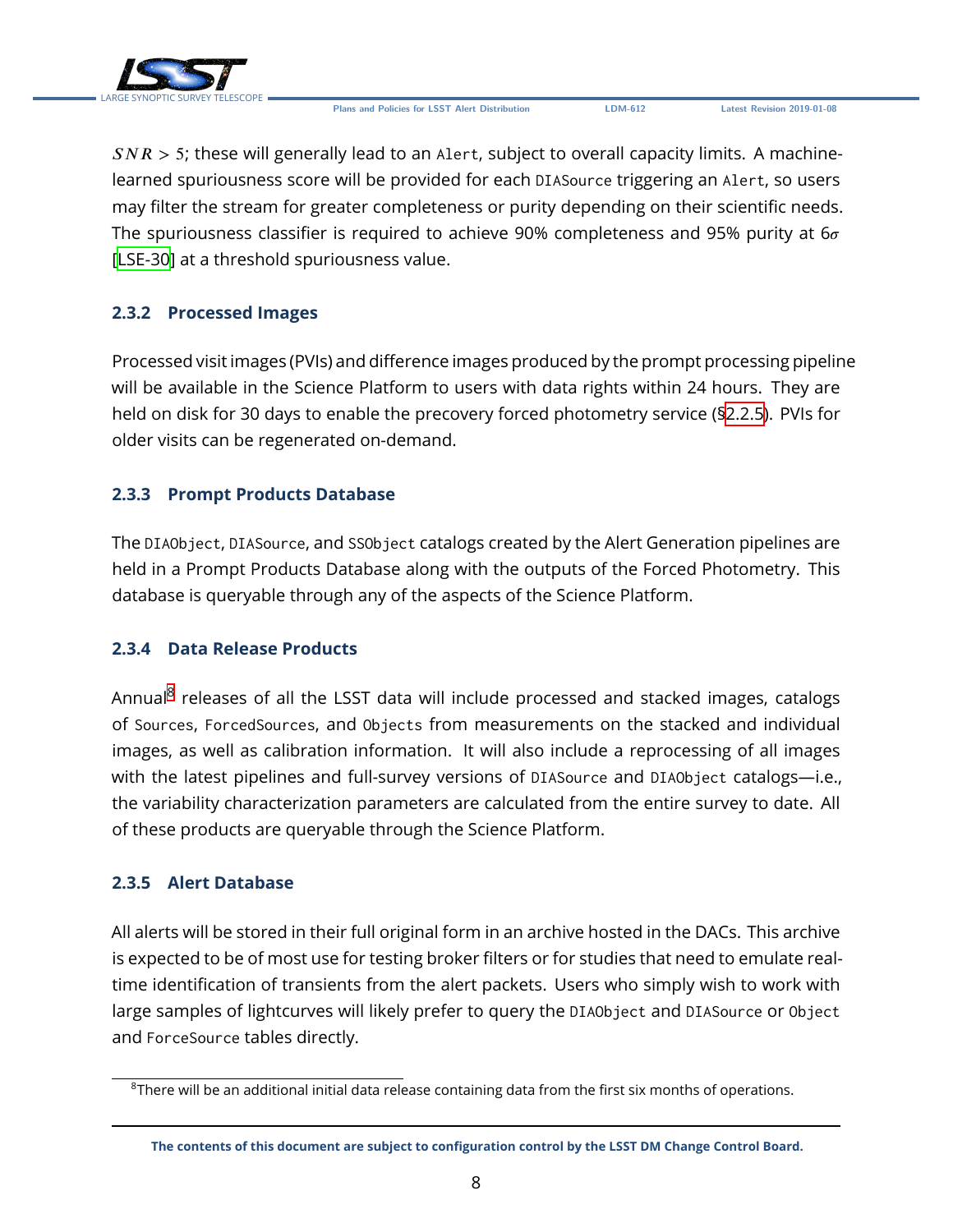

### <span id="page-13-0"></span>**3 Data Rights to Alert Stream Components**

LSST data rights and data access policies are formally described in the LSST Data Rights Policy document, which is in development at this writing. The interested reader is advised to consult that document for details. We summarize here for convenience those aspects of the policy that pertain to LSST alerts. In the case of any discrepancy between this document and the LSST Data Rights Policy document, the LSST Data Rights Policy document shall take precedence.

LSST alert packets (§[2.3.1](#page-11-2)) are a world-public data product. We use "public" here in the sense that alert packets can be freely shared with anyone, by anyone, anywhere, worldwide. However, LSST does not have the bandwidth to serve the full alert stream directly to individuals; thus, the term "public" means "shareable" and should not be misinterpreted as "freely available."

Instead, the LSST alert stream will be delivered to a to-be-determined set of community brokers (Section [4\)](#page-14-0). Any institution worldwide may propose to host a broker. Brokers may share (or not share) the contents of alert packets with whomever they choose, although the broker selection process (§[4\)](#page-14-0) will prioritize selection of brokers that will provide world-public access to their services.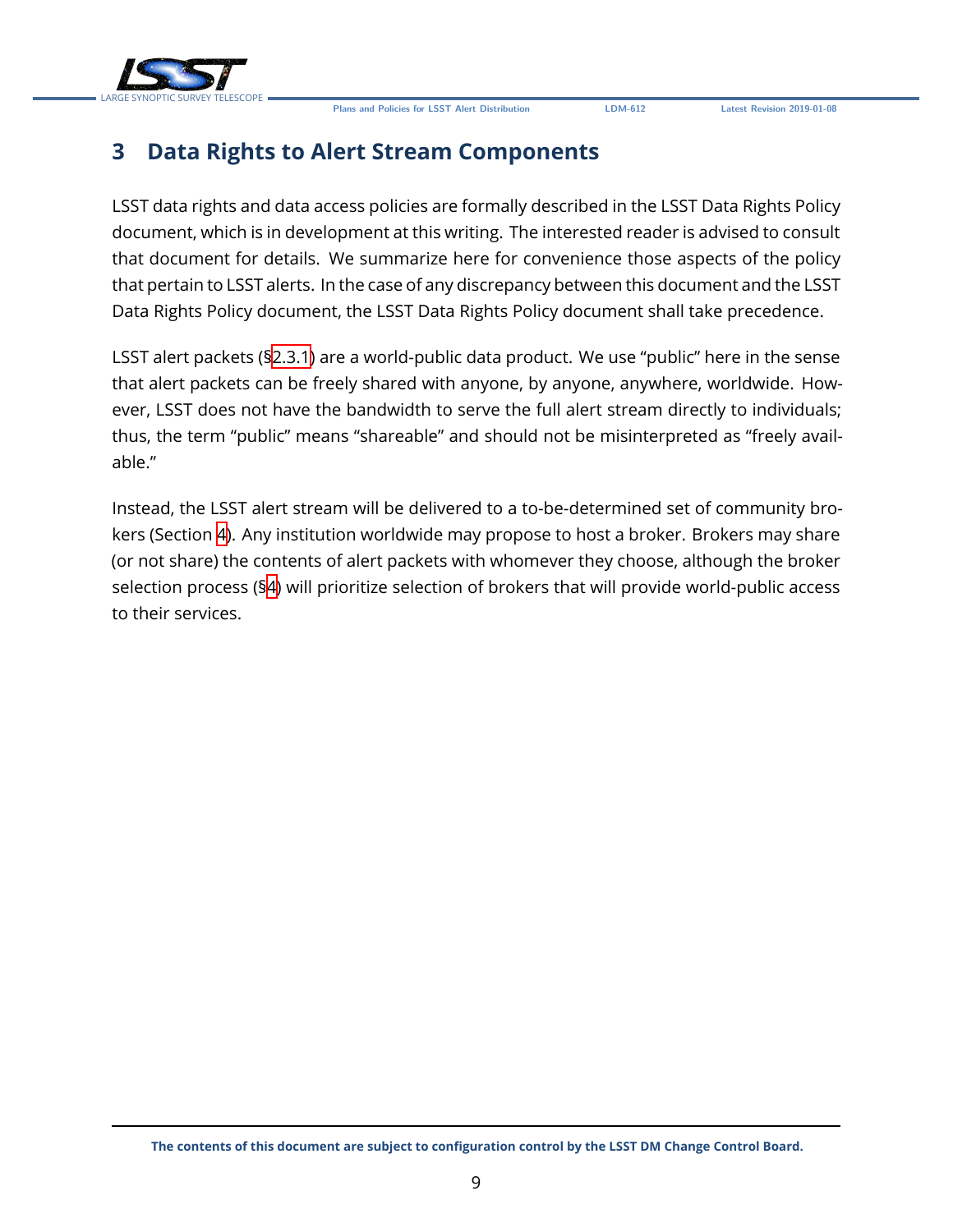



### <span id="page-14-0"></span>**4 Guidelines for Community Brokers**

### <span id="page-14-1"></span>**4.1 The Role of Community Brokers**

Community brokers will play a vital role in enabling time-domain science with LSST. By receiving the LSST alert stream, adding value, and redistributing it to the scientific community, brokers facilitate full exploitation of the scientific value of the real-time LSST alerts.

We envision that community brokers, individually or jointly, may provide a variety of functions. These may include, but are not limited to:

- redistributing alert packets
- filtering alerts
- cross-correlating LSST alerts with other static catalogs or alert streams
- classifying events scientifically
- providing user interfaces to the data
- coordinating scientific activity among collaborators
- triggering followup observing
- for users with appropriate data rights, facilitating followup queries and/or user-generated processing within the LSST Data Access Center
- managing annotation & citation as followup observations are made
- collecting classification and other information gathered by the scientific community

Some of these functions may be performed by "Target and Observation Managers" [TOMs; [12](#page-22-10)] that may either be integrated into community brokers directly or connect to annotated and/or filtered streams delivered by a broker. For simplicity, we will here refer to any system that connects directly to the LSST alert stream as a broker.

### <span id="page-14-2"></span>**4.2 Requirements for Community Brokers**

Because of the large data volume of the alert stream (several TB per night), finite bandwidth from the LSST datacenter prevents sending a full copy of the alert stream to all interested

**The contents of this document are subject to configuration control by the LSST DM Change Control Board.**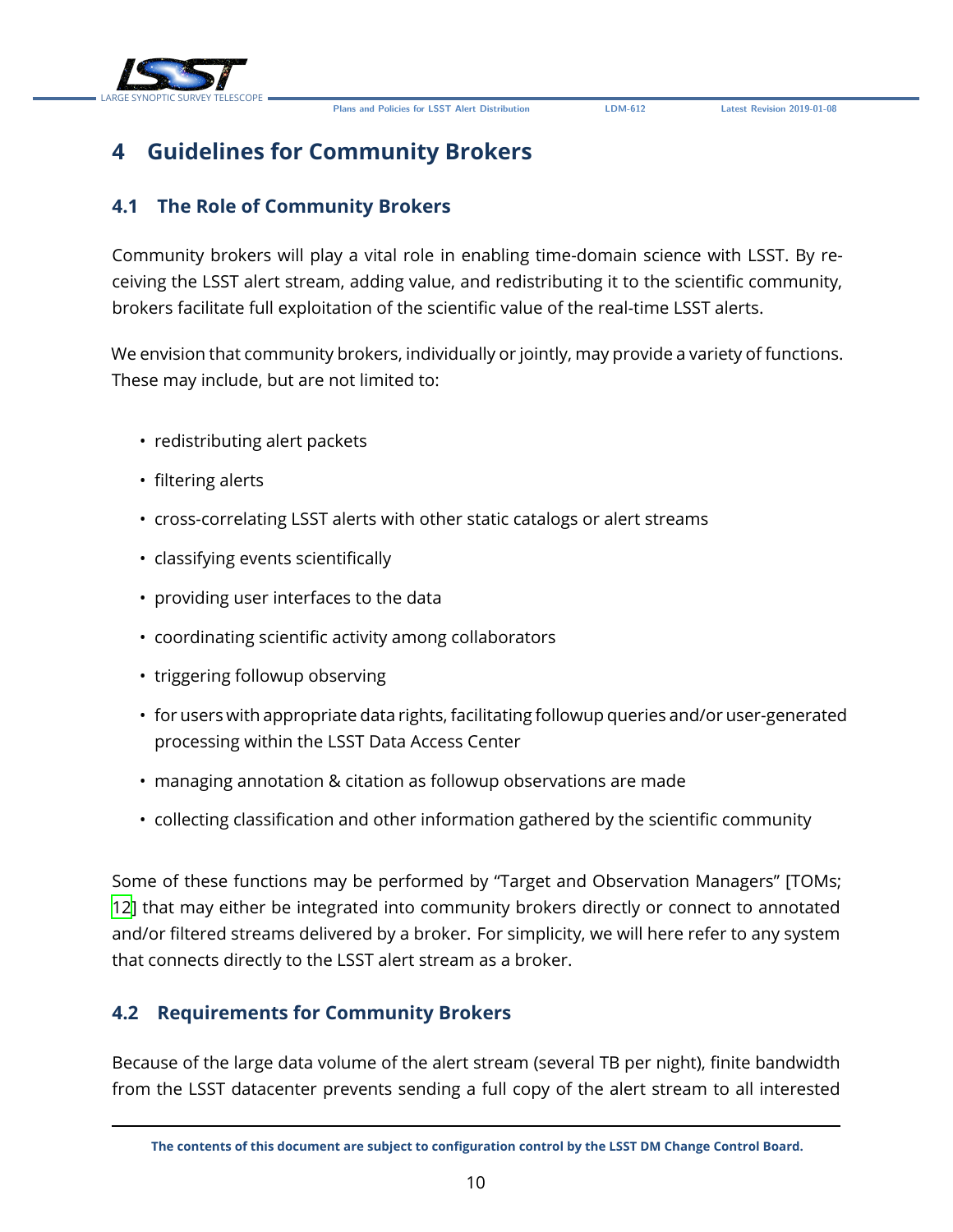

parties. Additionally, we anticipate that community brokers will require some level of support from the LSST operations team. Accordingly, LSST will conduct an open proposal process in order to select brokers with sufficient technical capability to enable valuable and reliable scientific returns.

We believe the scientific community will be best served by a rich broker ecosystem offering diverse capabilities. Any institution worldwide may submit a Letter of Intent ([§4.4\)](#page-15-1), and if invited, a full proposal. Demonstration of appropriate technical and personnel resources to support the proposed goals will be the minimum requirement to be considered.

Recognizing that different science goals may benefit from different technical approaches, and that proposing institutions may have a range of strengths and experience, the proposal solicitation will not place any explicit functional requirements on proposed brokers. Thus a proposed broker is not *required* to consume the whole stream, to redistribute the full stream, to operate for the full ten-year survey, or to make its products world-public, for example. However, given the small and finite number of brokers to be selected ([§4.7\)](#page-18-1) and the evaluation criteria ([§4.6\)](#page-16-1), proposals offering to do so will be more likely to be selected. The selection committee will evaluate the proposals holistically, weighing the unique capabilities proposed in order to maximize the scientific output of LSST.

While we expect the evaluation process to favor proposals that receive the full alert stream, brokers may propose to receive only a filtered subset of events (or a subset of the alert packet contents). We anticipate that this facility would be provided by the same technology underlying the LSST alert filtering service, potentially with less restrictive requirements than are placed on user-provided filters.

### <span id="page-15-0"></span>**4.3 The Broker Selection Panel**

Broker proposals will be evaluated by a panel designated by the LSST Science Advisory Committee. Appropriate care will be taken to avoid conflicts of interest. The panel will include ex officio representatives from the LSST Project Office, LSST Operations, and LSST Data Management to provide policy and technical guidance.

### <span id="page-15-1"></span>**4.4 Letters of Intent**

The broker proposal process will have two stages: an initial open call for Letters of Intent (LOIs) from all interested parties, and a subsequent full proposal call solicited from invited

**The contents of this document are subject to configuration control by the LSST DM Change Control Board.**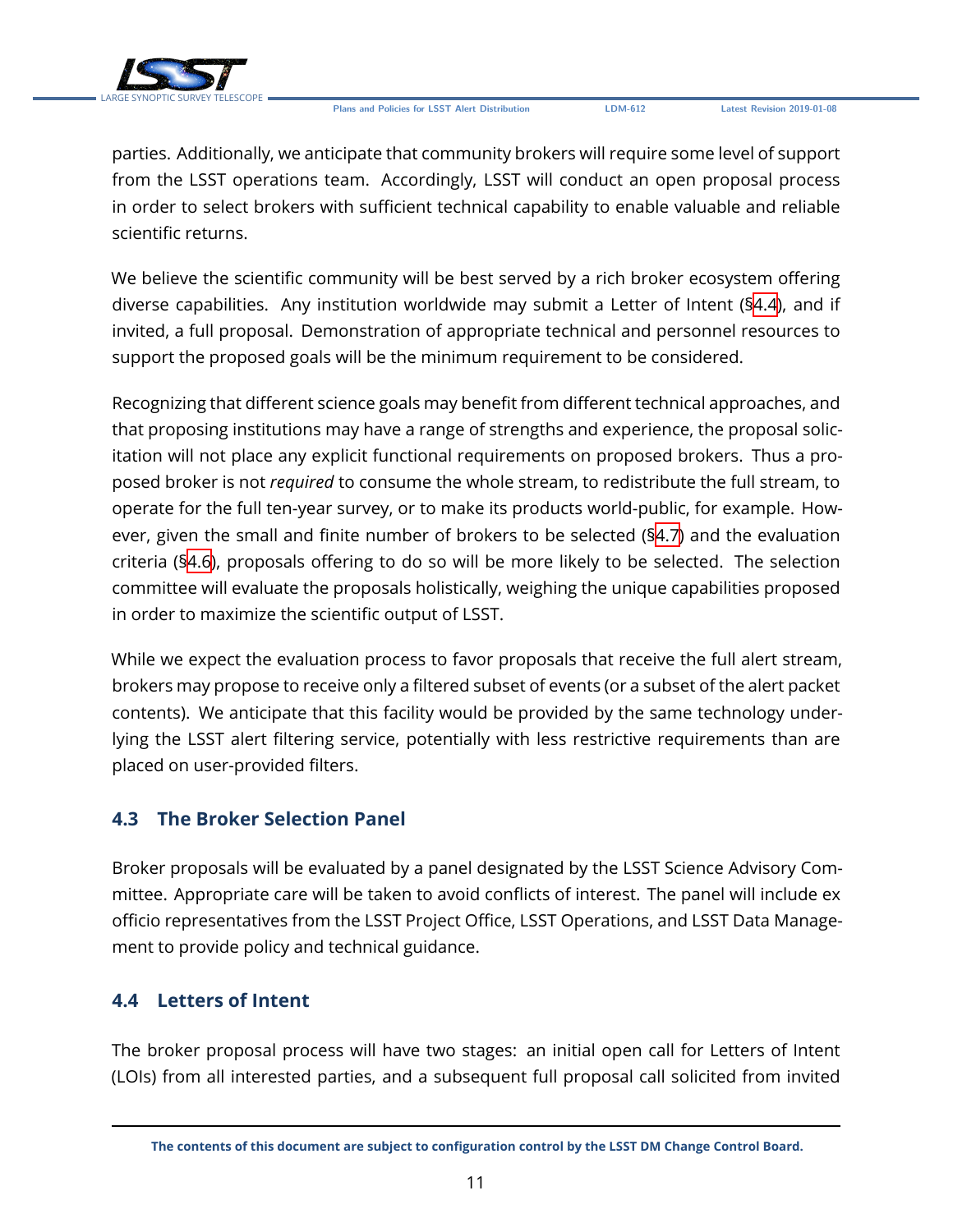

LOI writers. This two-stage process ensures those writing full proposals have a reasonable chance at selection and provides an opportunity for early feedback. An invitation to submit a full proposal may also be valuable to proposers in obtaining relevant funding. No financial support is available from the LSST Project.

LOIs will be evaluated using the same criteria as the full proposals ([§4.5](#page-16-0)[–4.6\)](#page-16-1), with recognition that the proposed brokers may be in the conceptual or early design stage at the time of the LOI.

### <span id="page-16-0"></span>**4.5 Required Technical Resources**

The panel will evaluate whether the proposed broker system is technically feasible and appropriately supported for the proposed goals. At minimum, this requires:

- Large inbound and outbound network bandwidth (the full alert stream is a few TB/night)
- Petabytes of disk capacity
- Databases capable of handling billions of sources
- Compute resources to handle sophisticated classification and filtering tasks in real time at scale
- Appropriate personnel and sufficient effort to develop the required software and to maintain and operate the service
- Institutional support to ensure the longevity and stability of the service and software.
- Discussion of funding sources to support broker development and operations.

### <span id="page-16-1"></span>**4.6 Evaluation of Community Broker Proposals**

The broker selection panel will evaluate proposals with a primary goal of maximizing the scientific exploitation of LSST—recognizing that many of LSST's scientific returns are likely to be unanticipated.

The panel will evaluate broker proposals that demonstrate appropriate technical resources (§[4.5\)](#page-16-0) using the following evaluation criteria:

**The contents of this document are subject to configuration control by the LSST DM Change Control Board.**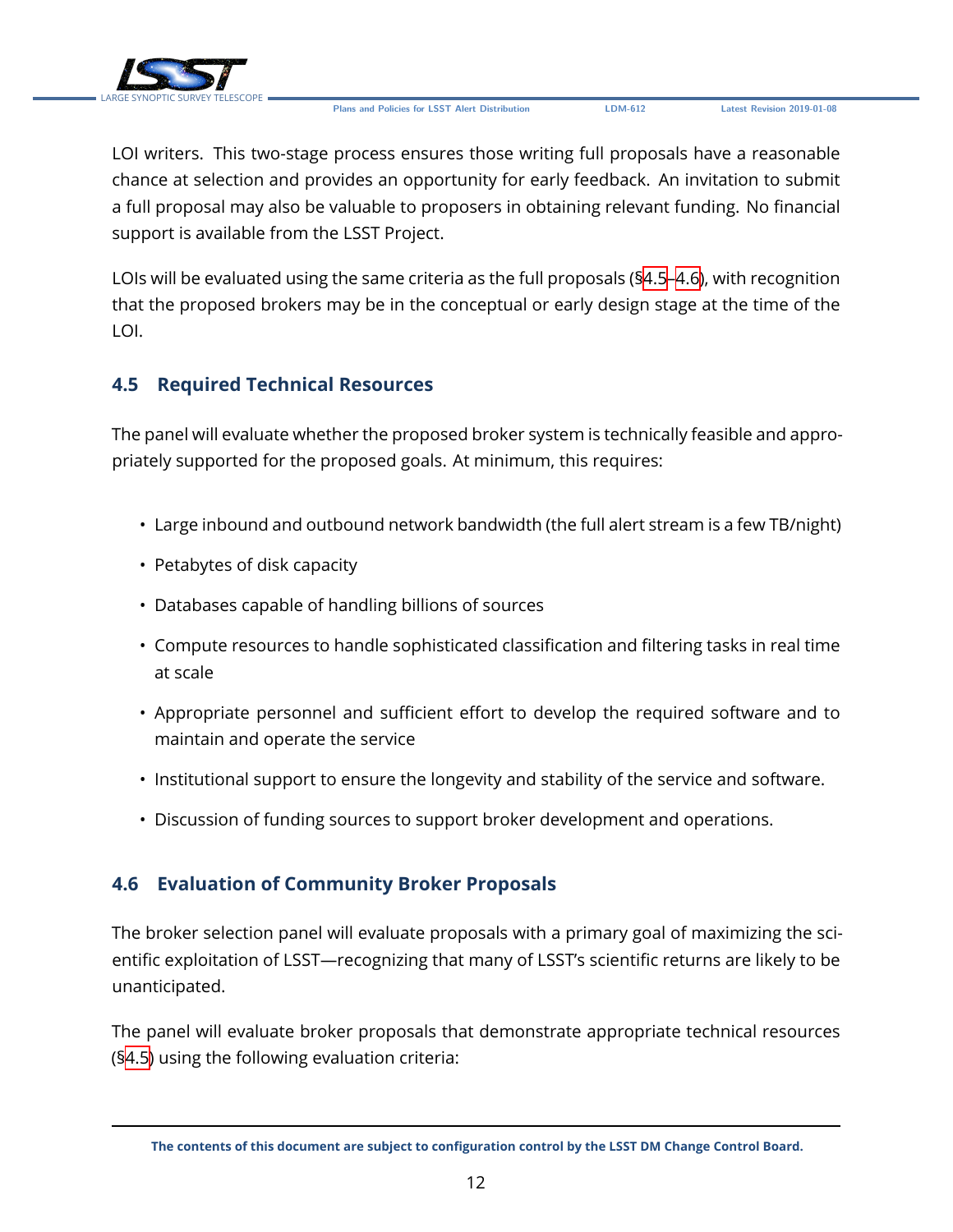

### <span id="page-17-0"></span>**4.6.1 Scientific Value**

The panel will consider whether a proposed broker has the potential to add scientific value that serves a large community, enables high-profile science, or provides unique capabilities. In particular, the panel will evaluate the proposed contributions to LSST's four science pillars $^9$  $^9$ . The panel will prioritize proposals that require or take advantage of the unique aspects of the LSST alert stream, namely its real-time and world-public nature.

### <span id="page-17-1"></span>**4.6.2 Availability to the World Community**

Because community brokers are the means by which scientists without LSST data rights may access the public contents of the alert packets, the panel will prefer proposals that make their products and services world-public.

#### <span id="page-17-2"></span>**4.6.3 Scientific Validity**

The panel will look for evidence that scientific products, such as photometric classifications, produced by a proposed broker are accurate. Brokers may demonstrate performance in production on precursor surveys or by data challenge. The proposal call will provide sample alerts generated by LSST pipelines from precursor survey data that may be used for testing and evaluation.

### <span id="page-17-3"></span>**4.6.4 Integration with the Time-Domain Ecosystem**

For science cases involving real-time followup, the panel will consider the extent to which proposed brokers facilitate integration with followup resources, other surveys and alert streams, other brokers and services, existing communities of observers, and archives.

#### <span id="page-17-4"></span>**4.6.5 Community Adoption**

The panel will consider whether a proposed broker system has already demonstrated scientific value and community adoption on precursor streams. This evaluation will also assess the range of scientific, geographic, and institutional communities that have utilized the service as well as the publications it enabled.

<span id="page-17-6"></span><span id="page-17-5"></span><sup>9</sup>These are: Probing Dark Matter and Dark Energy, Taking an Inventory of the Solar System, Exploring the Transient Optical Sky, and Mapping the Milky Way[[LPM-17\]](#page-22-11).

**The contents of this document are subject to configuration control by the LSST DM Change Control Board.**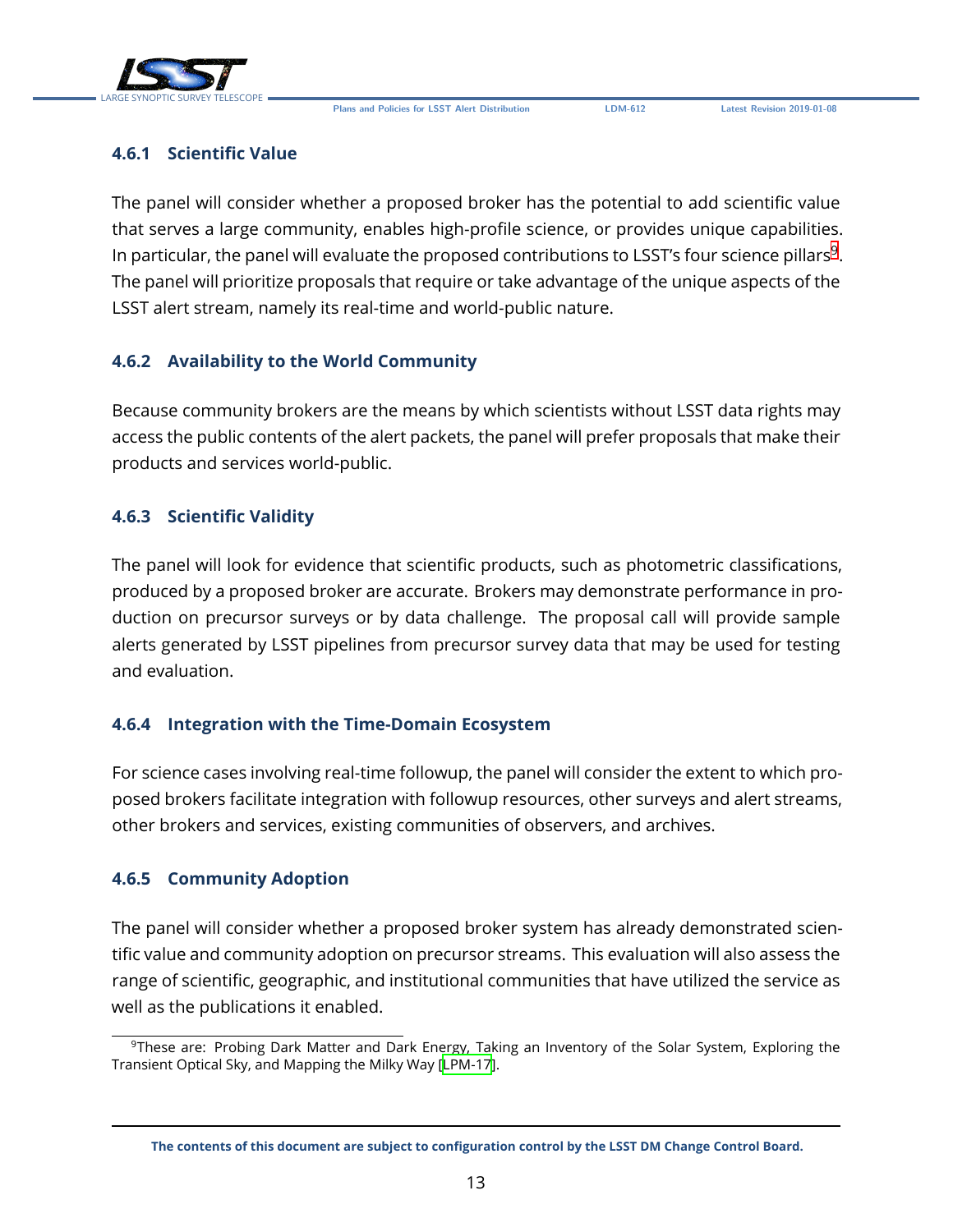

#### **4.6.6 Complementarity**

To maximize scientific returns, the panel will aim to select an ensemble of complementary brokers. Brokers that are more limited in scope or scientific goals may be selected if they provide capabilities not present in other selected brokers or are serving scientific communities that would otherwise be unable to use LSST alerts.

#### <span id="page-18-0"></span>**4.6.7 Existing Agreements**

The panel will consider the applicability of any existing agreements, if relevant.

### <span id="page-18-1"></span>**4.7 Determining the Number of Community Brokers**

Early sizing estimates indicated that only four full streams could be provided from the LSST Data Facility due to network bandwidth limitations. Current capacity projections indicate a larger number may be possible ([§2.2.3\)](#page-9-0), but with some uncertainty. The available capacity will depend on:

- actual network capacity and usage patterns
- details of the alert format
- the achieved purity of the alert stream

The proposal solicitation will provide updated estimates based on pipeline performance on precursor surveys. Final capacity determination will not be possible until commissioning data is available from ComCam, currently early in 2021. The broker selection panel may elect to make guaranteed and provisional selections based on these estimates.

### <span id="page-18-2"></span>**4.8 Broker Evolution Throughout Operations**

Broker performance and usage will be reviewed periodically during LSST Operations at an interval to be determined. Broker selections may be changed or additional new brokers added due to changes in LSST survey or pipeline performance, broker performance or usage, or community science priorities.

**The contents of this document are subject to configuration control by the LSST DM Change Control Board.**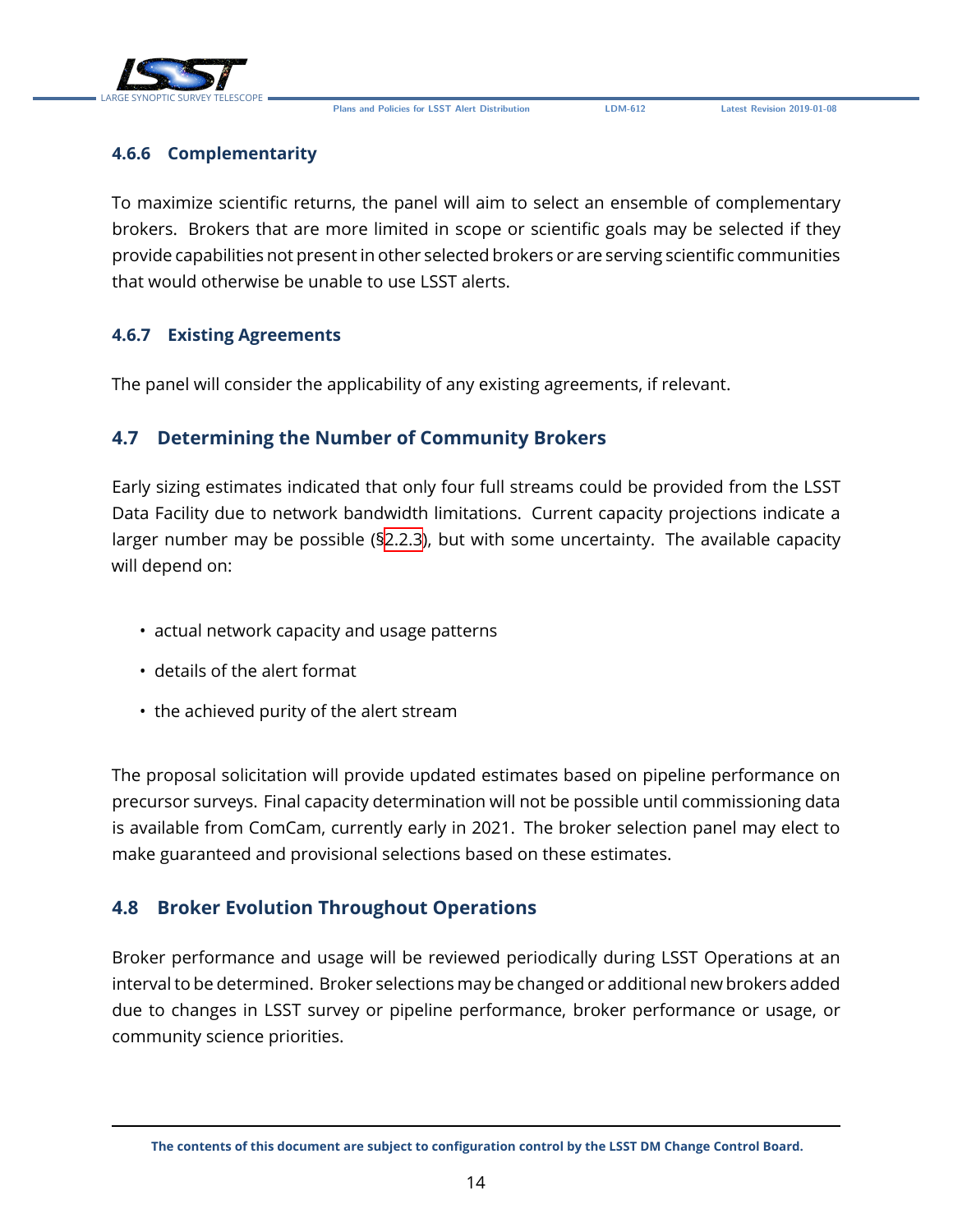

### <span id="page-19-0"></span>**4.9 Resources for Proposers**

To aid in broker development and testing, at the time of the full broker proposal solicitation LSST will make available pre-packaged alert streams for precursor and/or simulated datasets generated by the LSST Alert Production pipelines and distributed with the expected formats and protocols.

### <span id="page-19-1"></span>**4.10 Resources for Selected Brokers**

Selected brokers will be expected to sign a Memorandum of Understanding codifying agreement to respect LSST Data Rights policies (where relevant) and outlining expected interfaces, support, and Service-Level Agreements for both parties. Selected community brokers will receive basic support from the LSST Operations Team to ensure that the alert stream is delivered with the expected form, content, reliability, and timing. Additionally, status information will be available during operations to diagnose processing and data transport problems as they arise.

### <span id="page-19-2"></span>**4.11 Timeline**

The calendar-year timeline presented below is the current best estimate based on the LSST project schedule and is subject to revision.

- **2018** *Q4* Plans and Policies for LSST Alert Distribution document issued
- **2019** *Q1* Issue call for Letters of Intent (LOI)
	- *Q2* Letters of intent due
	- *June* Broker development workshop (invited LOI writers)
	- *Q3* Document bulk transport format and interface
	- *Q3* Set up test alert stream with sample precursor data
	- *Q4* Invite full proposals for community brokers from selected LOIs
- **2020** *Q2* Broker proposals due
	- *Q3* Provisional broker selections made

Subsequent steps depend on major commissioning milestones and will shift according to the evolving commissioning schedule. Alerts are provided during commissioning to enable engineering tests of broker interfaces.

**The contents of this document are subject to configuration control by the LSST DM Change Control Board.**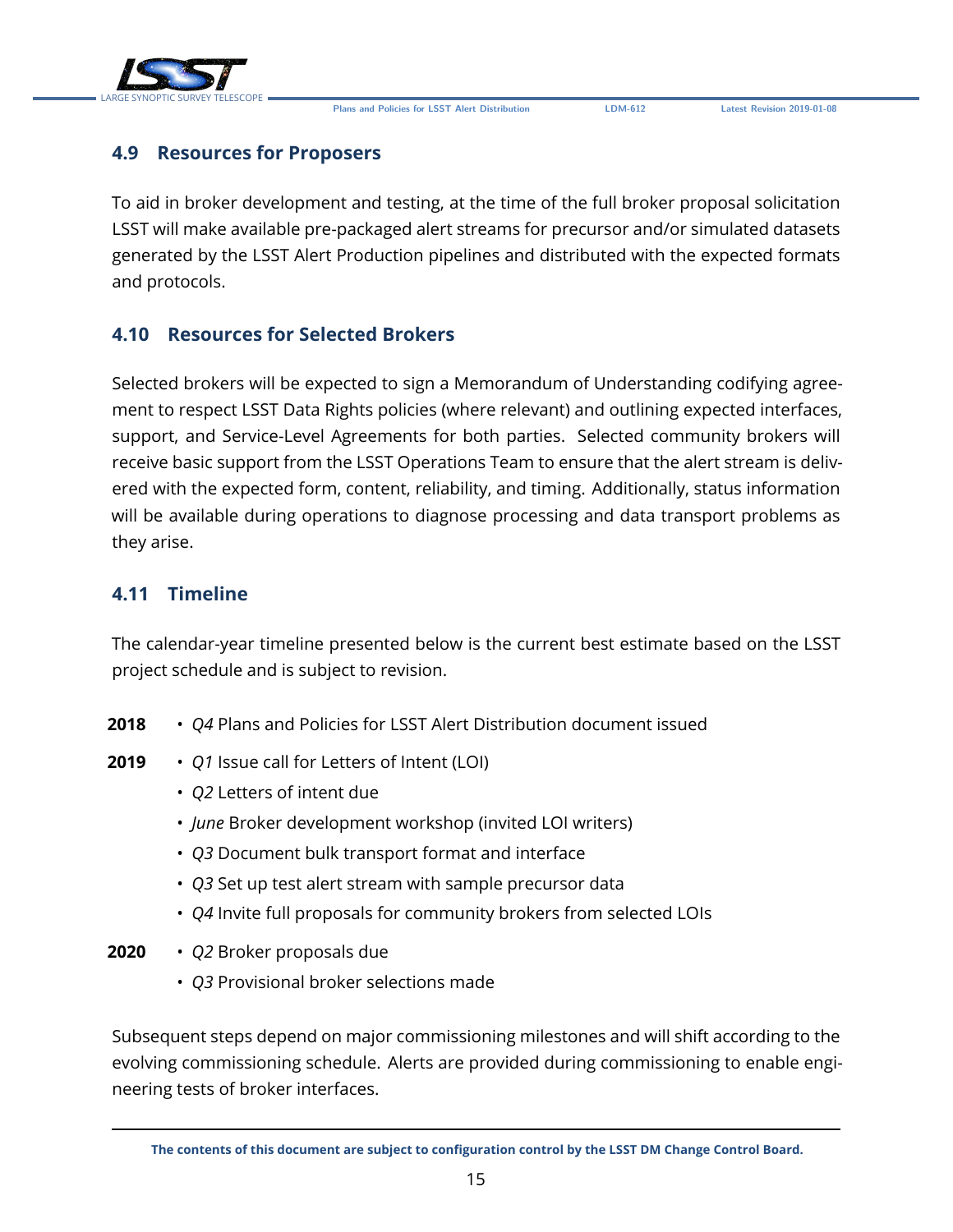





- **Sustained observing with ComCam** *currently Q4 2020*
	- **–** +*3 months* Produce sample commissioning alerts with ComCam *with substantial latency*
	- **–** +*6 months* Finalize number of full streams and select community brokers for early operations
	- **–** +*1 year* Integrate selected brokers with the LSST Alert System
- **LSSTCam Commissioning Mini-Surveys** *currently Q3 2021*
	- **–** +*1 month* Produce sample commissioning alerts with LSSTCam *with substantial latency*
- **Full LSST operations** *currently Q4 2022*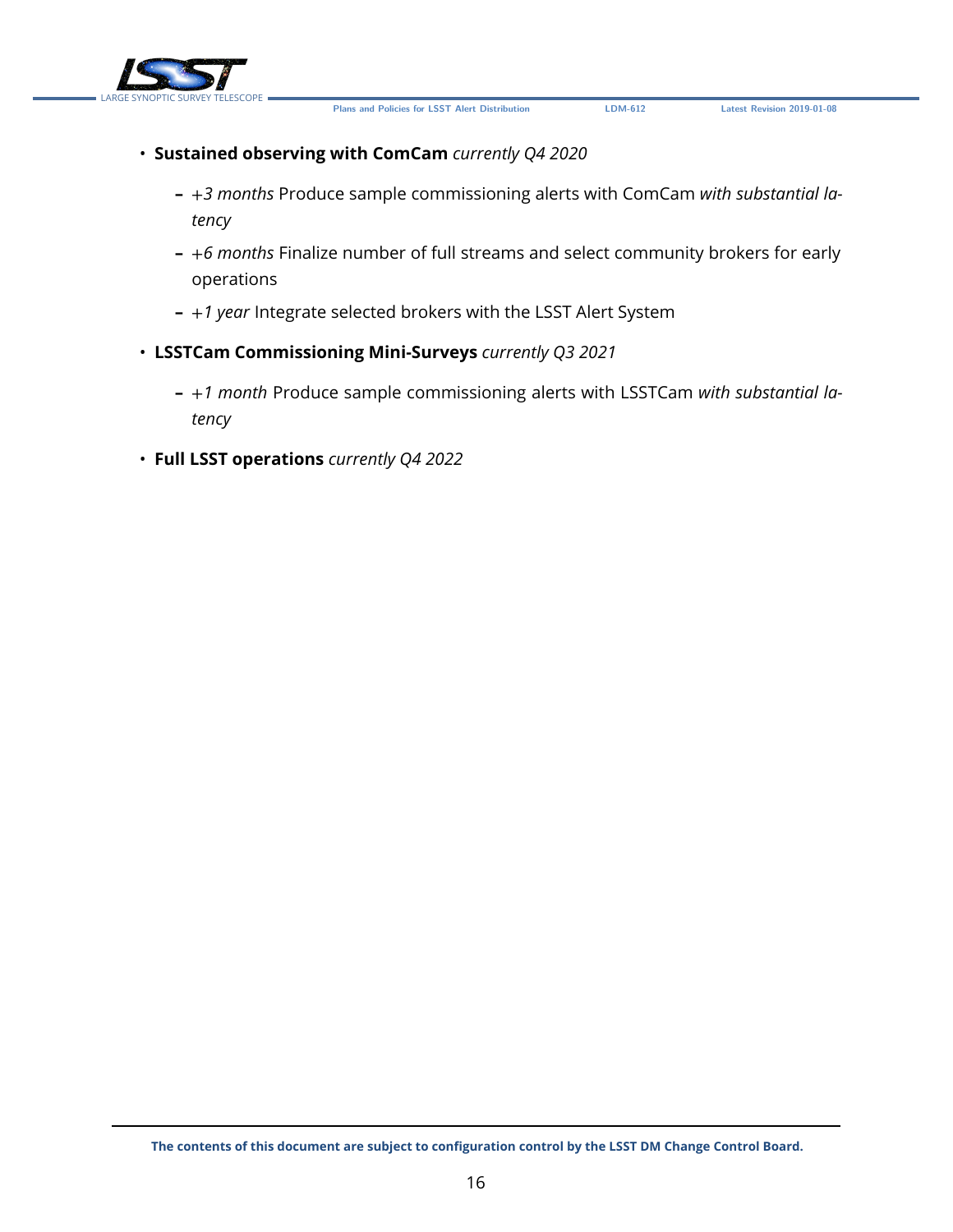

### <span id="page-21-0"></span>**5 Acronyms**

| <b>Acronym</b> | <b>Description</b>                                     |  |
|----------------|--------------------------------------------------------|--|
| AP             | <b>Alerts Production</b>                               |  |
| <b>API</b>     | Application Programming Interface                      |  |
| C              | Specific programming language (also called ANSI-C)     |  |
| <b>DAC</b>     | Data Access Center                                     |  |
| <b>DAPOL</b>   | Data Access Policy (Tag for policy statement)          |  |
| <b>DIA</b>     | Difference Image Analysis                              |  |
| DM             | Data Management                                        |  |
| <b>DMS</b>     | Data Management Sub-system                             |  |
| <b>DMTN</b>    | <b>DM Technical Note</b>                               |  |
| <b>DRP</b>     | Data Release Production                                |  |
| ID             | Identifier (Identification)                            |  |
| КB             | KiloByte                                               |  |
| LDF            | <b>LSST Data Facility</b>                              |  |
| <b>LDM</b>     | LSST Data Management (handle for controlled documents) |  |
| LOI            | Letter of Intent                                       |  |
| <b>LPM</b>     | <b>LSST Project Management (Document Handle)</b>       |  |
| <b>LSE</b>     | <b>LSST Systems Engineering (Document Handle)</b>      |  |
| <b>LSP</b>     | <b>LSST Science Platform</b>                           |  |
| <b>LSST</b>    | Large Synoptic Survey Telescope                        |  |
| <b>MOPS</b>    | Moving Object Pipeline System                          |  |
| <b>MPC</b>     | <b>Minor Planet Centre</b>                             |  |
| <b>NCSA</b>    | National Center for Supercomputing Applications        |  |
| <b>PSF</b>     | <b>Point Spread Function</b>                           |  |
| <b>RR</b>      | <b>Rate Reduction</b>                                  |  |
| <b>SNR</b>     | Signal-to-Noise Ratio (also denoted SN and S/N)        |  |
| <b>TAC</b>     | <b>Time Allocation Committee</b>                       |  |
| TB             | TeraByte                                               |  |

### **References**

<span id="page-21-1"></span>[1] **[LSE-30]**, Claver, C.F., The LSST Systems Engineering Integrated Project Team, 2018, *Observatory System Specifications (OSS)*, LSE-30, URL <https://ls.st/LSE-30>